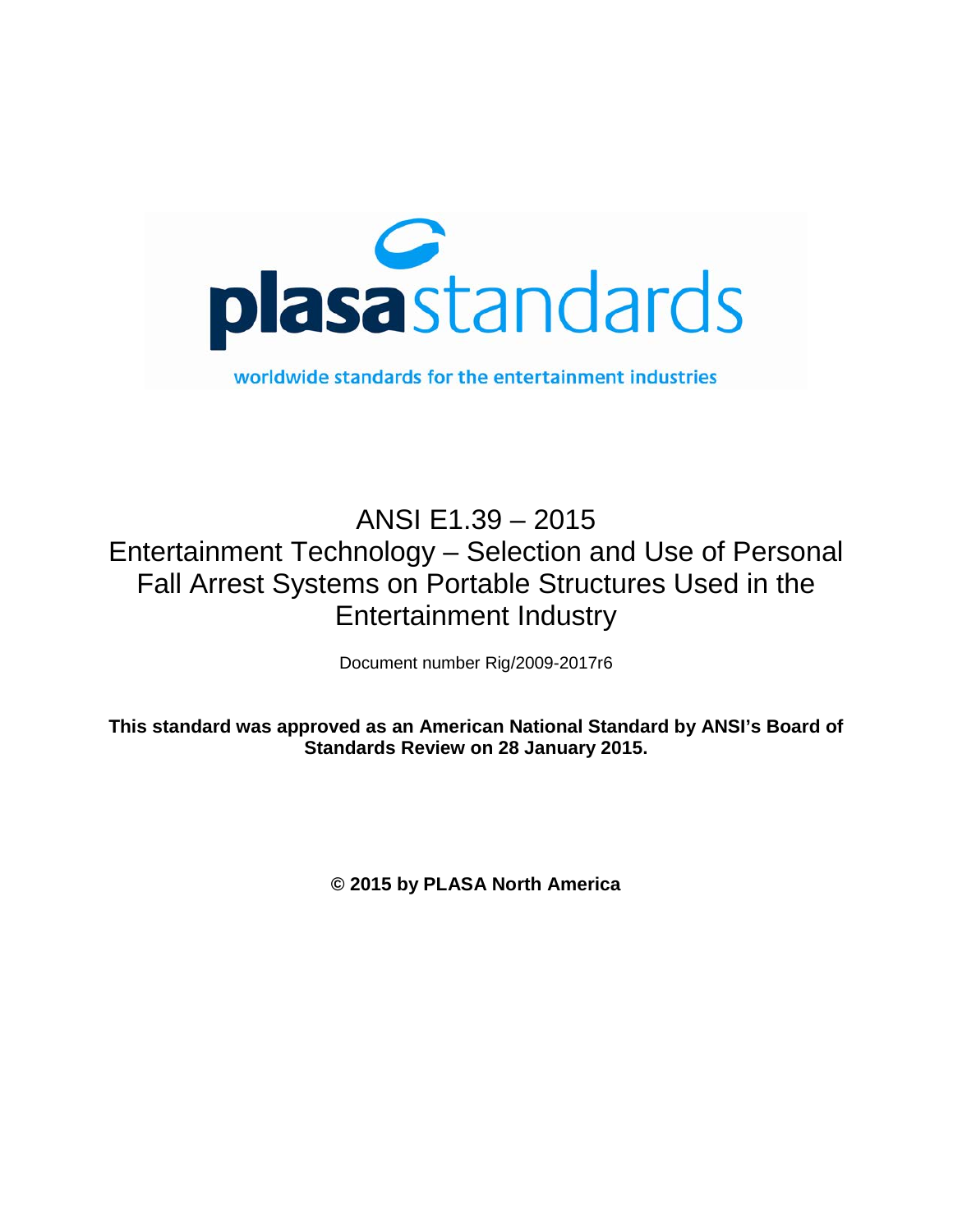**[This page intentionally left blank]**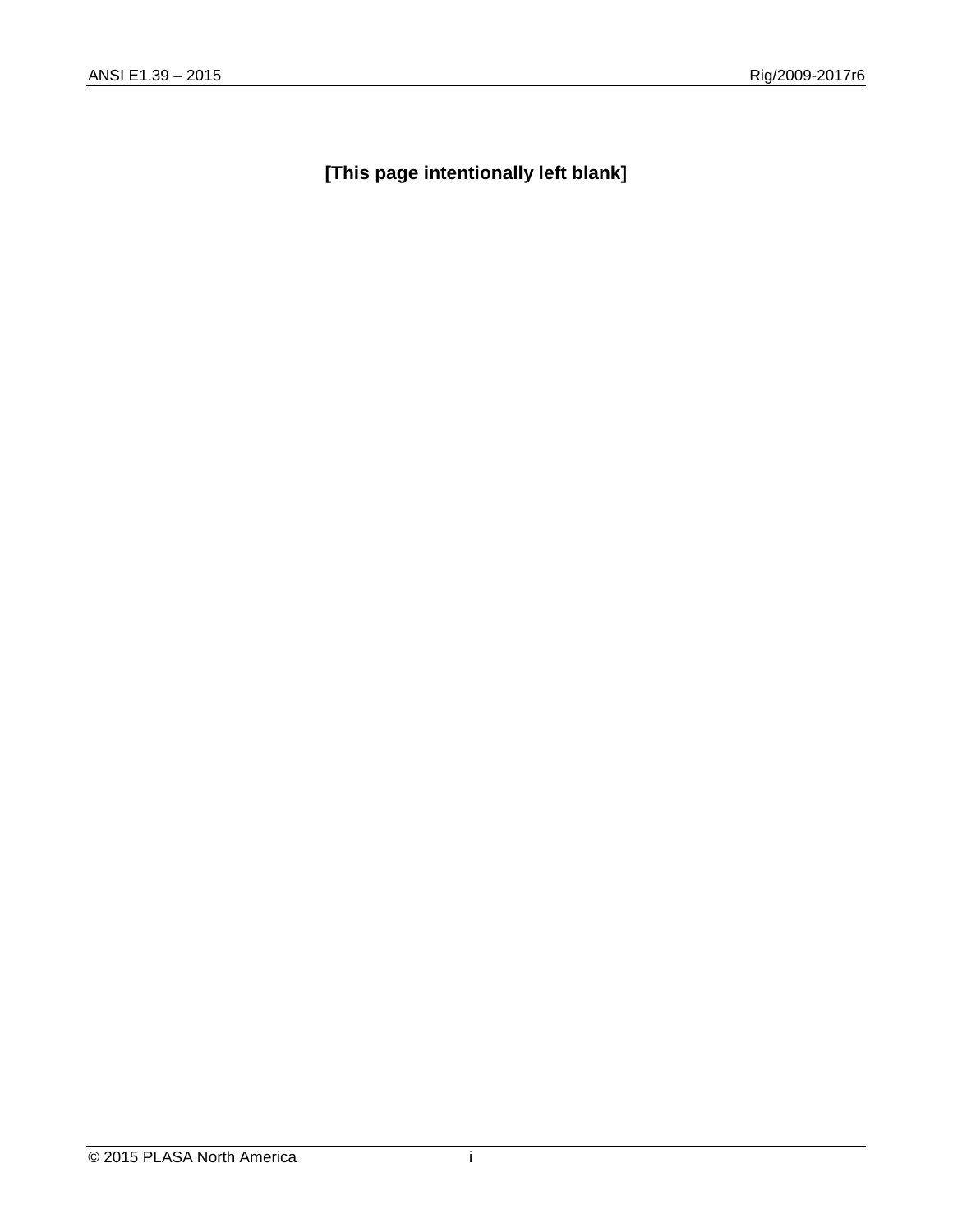# **NOTICE and DISCLAIMER**

<span id="page-2-0"></span>PLASA does not approve, inspect, or certify any installations, procedures, equipment or materials for compliance with codes, recommended practices or standards. Compliance with a PLASA standard or an American National Standard developed by PLASA is the sole and exclusive responsibility of the manufacturer or provider and is entirely within their control and discretion. Any markings, identification or other claims of compliance do not constitute certification or approval of any type or nature whatsoever by PLASA.

PLASA neither guarantees nor warrants the accuracy or completeness of any information published herein and disclaims liability for any personal injury, property or other damage or injury of any nature whatsoever, whether special, indirect, consequential or compensatory, directly or indirectly resulting from the publication, use of, or reliance on this document.

In issuing and distributing this document, PLASA does not either (a) undertake to render professional or other services for or on behalf of any person or entity, or (b) undertake any duty to any person or entity with respect to this document or its contents. Anyone using this document should rely on his or her own independent judgment or, as appropriate, seek the advice of a competent professional in determining the exercise of reasonable care in any given circumstance.

#### **Published by:**

PLASA North America 630 Ninth Avenue, Suite 609 New York, NY 10036 USA Phone: 1-212-244-1505 Fax: 1-212-244-1502 [standards.na@plasa.org](mailto:standards.na@plasa.org)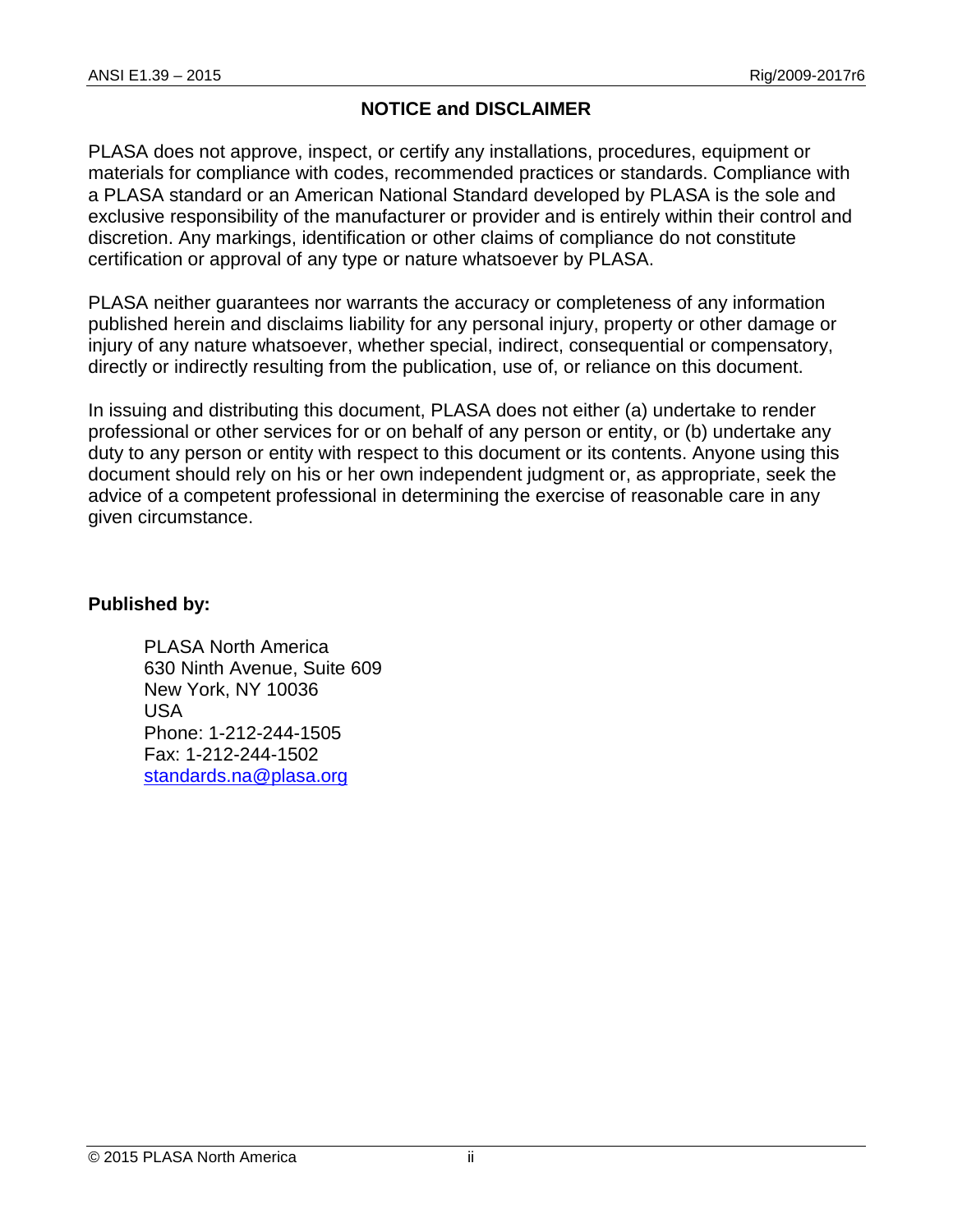# **The PLASA Technical Standards Program**

The PLASA Technical Standards Program was created to serve the PLASA membership and the entertainment industry in technical standards related matters. The goal of the Program is to take a leading role regarding technology within the entertainment industry by creating recommended practices and standards, monitoring standards issues around the world on behalf of our members, and improving communications and safety within the industry. PLASA works closely with the technical standards efforts of other organizations within our industry as well as representing the interests of PLASA members to ANSI, UL, and the NFPA. The Technical Standards Program is accredited by the American National Standards Institute.

The Technical Standards Council (TSC) was established to oversee and coordinate the Technical Standards Program. Made up of individuals experienced in standards-making work from throughout our industry, the Council approves all projects undertaken and assigns them to the appropriate working group. The Technical Standards Council employs a Technical Standards Manager to coordinate the work of the Council and its working groups as well as maintain a "Standards Watch" on behalf of members. Working groups include: Control Protocols, Electrical Power, Floors, Fog and Smoke, Followspot Position, Photometrics, Rigging, and Stage Lifts.

PLASA encourages active participation in the Technical Standards Program. There are several ways to become involved. If you would like to become a member of an existing working group, as have over four hundred people, you must complete an application which is available from the PLASA office. Your application is subject to approval by the working group and you will be required to actively participate in the work of the group. This includes responding to letter ballots and attending meetings. Membership in PLASA is not a requirement. You can also become involved by requesting that the TSC develop a standard or a recommended practice in an area of concern to you.

The Rigging Working Group, which authored this Standard, consists of a cross section of entertainment industry professionals representing a diversity of interests. PLASA is committed to developing consensus-based standards and recommended practices in an open setting.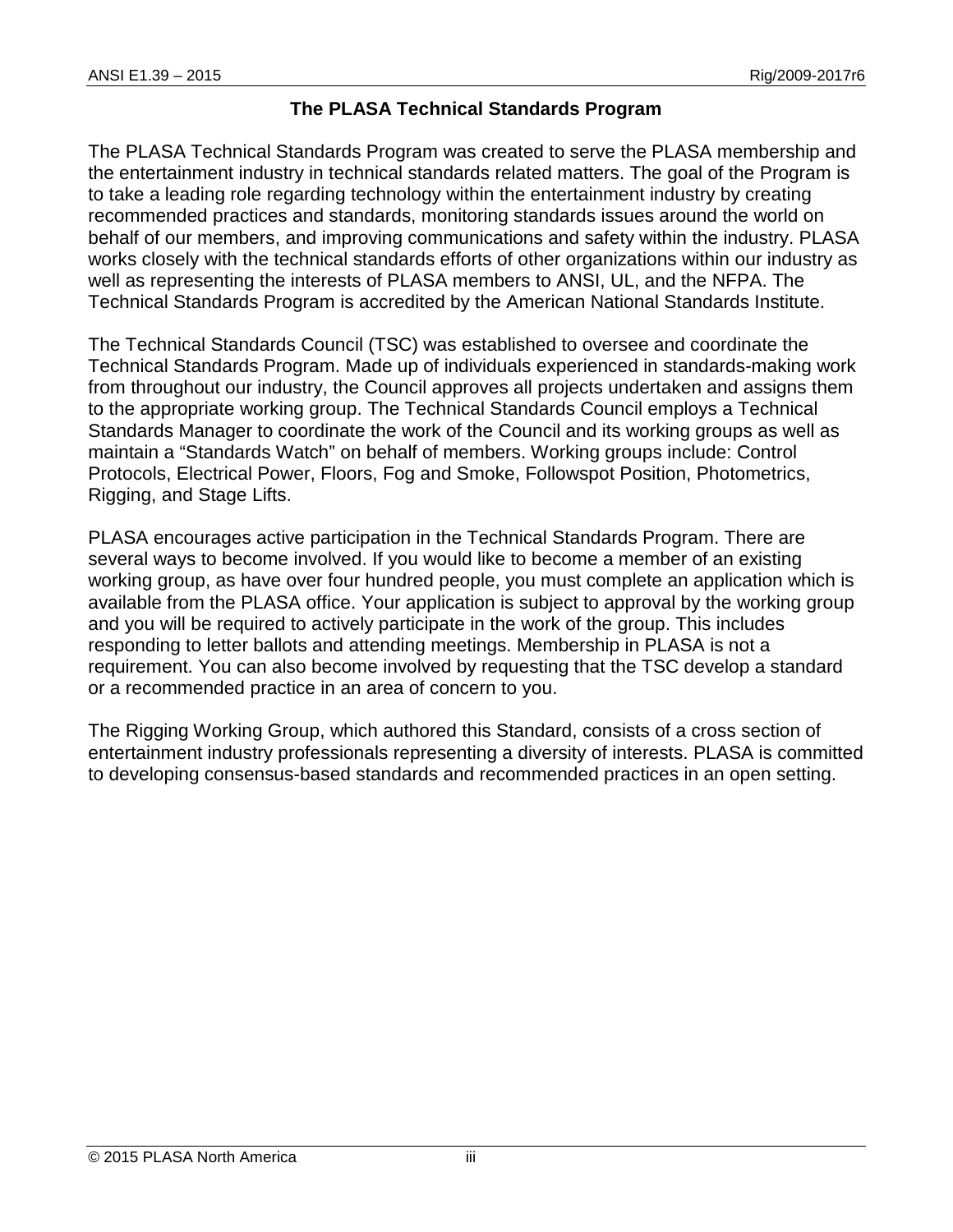The Technical Standard Program (TSP) is financially supported by PLASA and by companies and individuals who make undirected donations to the TSP. Contributing companies and individuals who have helped fund the TSP are recognized as "Investors in Innovation." The Investors in Innovation for the twelve months prior to this standard being published on 28 January 2015 include these companies and individuals:

VISIONARY (\$10,000 AND UP) LDI ProSight Specialty Insurance United States Institute for Theatre Technology

DEVELOPER (\$1,000 - \$2,999)

Candela Controls Inc Jahn Hardison Stage Equipment & Lighting, Inc. Ultratec Special Effects Inc. View One, Inc.

#### GROUNDBREAKER (\$200 - \$499) Boston Illumination Group, Inc.

Eddie Kramer H & H Specialties Inc. Hot Springs Convention Center & Summit Arena IATSE Local 514 Indianapolis Stage Sales & Rentals, Inc. Ken Production Services, Inc. Lightstream, Inc Louis Bradfield McLaren Engineering Group TEI Electronics, Inc. Total Structures, Inc.

INNOVATOR (\$3,000 - \$9,999) Barbizon Electric ETC Mountain Productions Inc.

TRENDSETTER (\$500 - \$999)

Clark-Reder Engineering Doug Fleenor Design, Inc. Ed Hyatt ELS / Entertainment Lighting Services Entertaiment Structures Group IATSE International John T. McGraw MDG Fog Generators Ltd Oasis Stage Werks Ralph Weber Steve Walker Vincent Lighting Systems

SUPPORTER (\$100 - \$199)

AC Power Distribution, Inc. Kent Jorgensen Michael LaNinfa Musique Xpress Lights, Inc. Strohmeier Lighting, Inc. Tony Giovannetti

All donations to the TSP support the Technical Standards Program in general and are not directed to or for the benefit of any particular technical standard project or any Working Group working on any particular standard or project.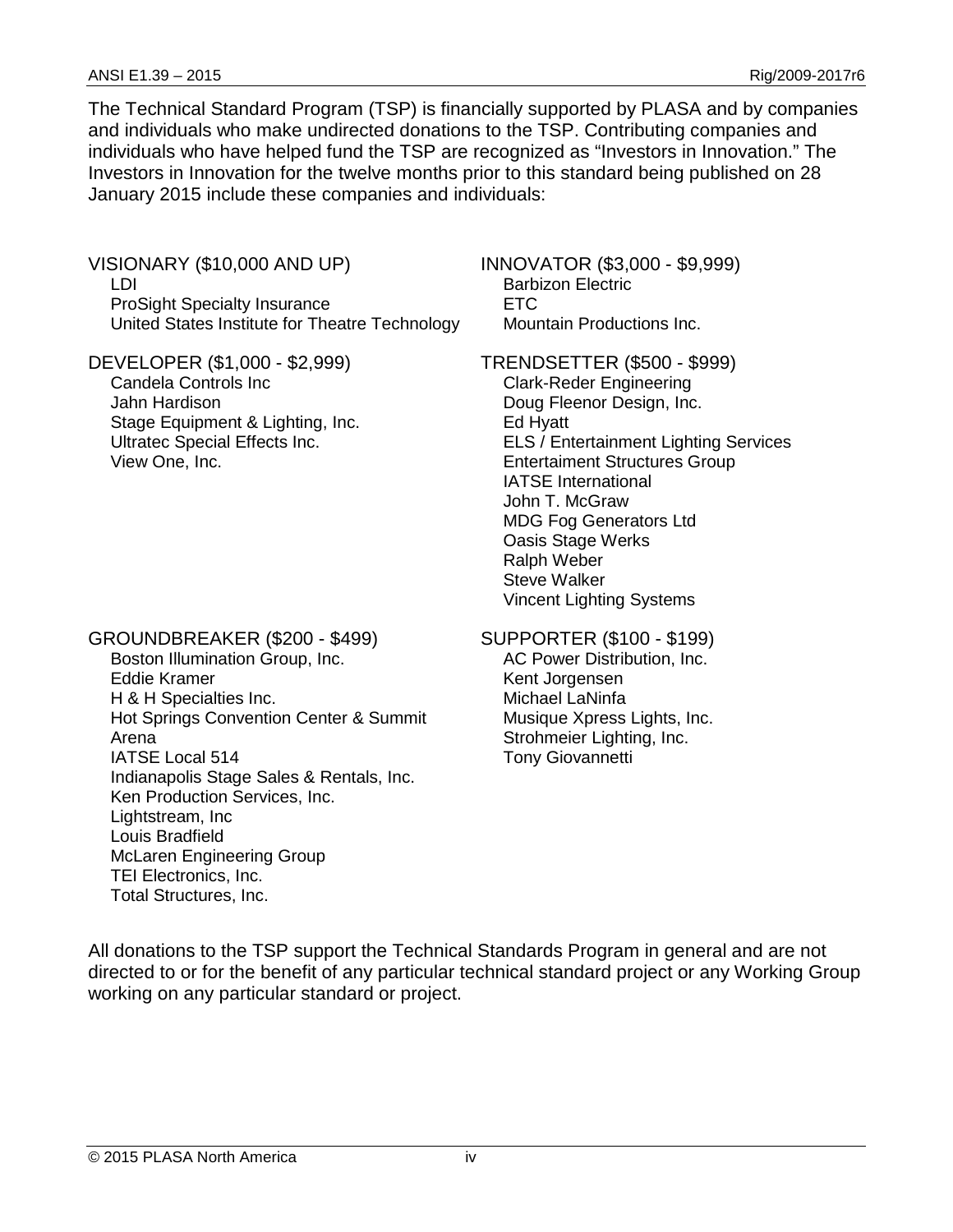#### <span id="page-5-0"></span>**Contact Information**

#### **Technical Standards Manager**

Karl G. Ruling PLASA North America 630 Ninth Avenue, Suite 609 New York, NY 10036 USA 1-212-244-1505 [karl.ruling@plasa.org](mailto:karl.ruling@plasa.org)

#### **Assistant Technical Standards Manager**

Erin Grabe PLASA North America 630 Ninth Avenue, Suite 609 New York, NY 10036 USA 1-212-244-1505 [erin.grabe@plasa.org](mailto:erin.grabe@plasa.org)

#### **Technical Standards Council Chairpersons**

Mike Garl Mike Garl Consulting LLC 836 Smoke Creek Rd. Knoxville, TN 37934 USA 1-865-389-4371 [mike@mikegarlconsulting.com](mailto:mike@mikegarlconsulting.com)

#### **Rigging Working Group Chairperson**

Bill Sapsis Sapsis Rigging, Inc. 233 North Lansdowne Ave. Lansdowne, PA 19050 USA 1-215-228-0888 x206 [bill@sapsis-rigging.com](mailto:bill@sapsis-rigging.com)

Mike Wood Mike Wood Consulting LLC 6401 Clairmont Drive Austin, TX 78749 USA 1-512-288-4916 [mike@mikewoodconsulting.com](mailto:mike@mikewoodconsulting.com)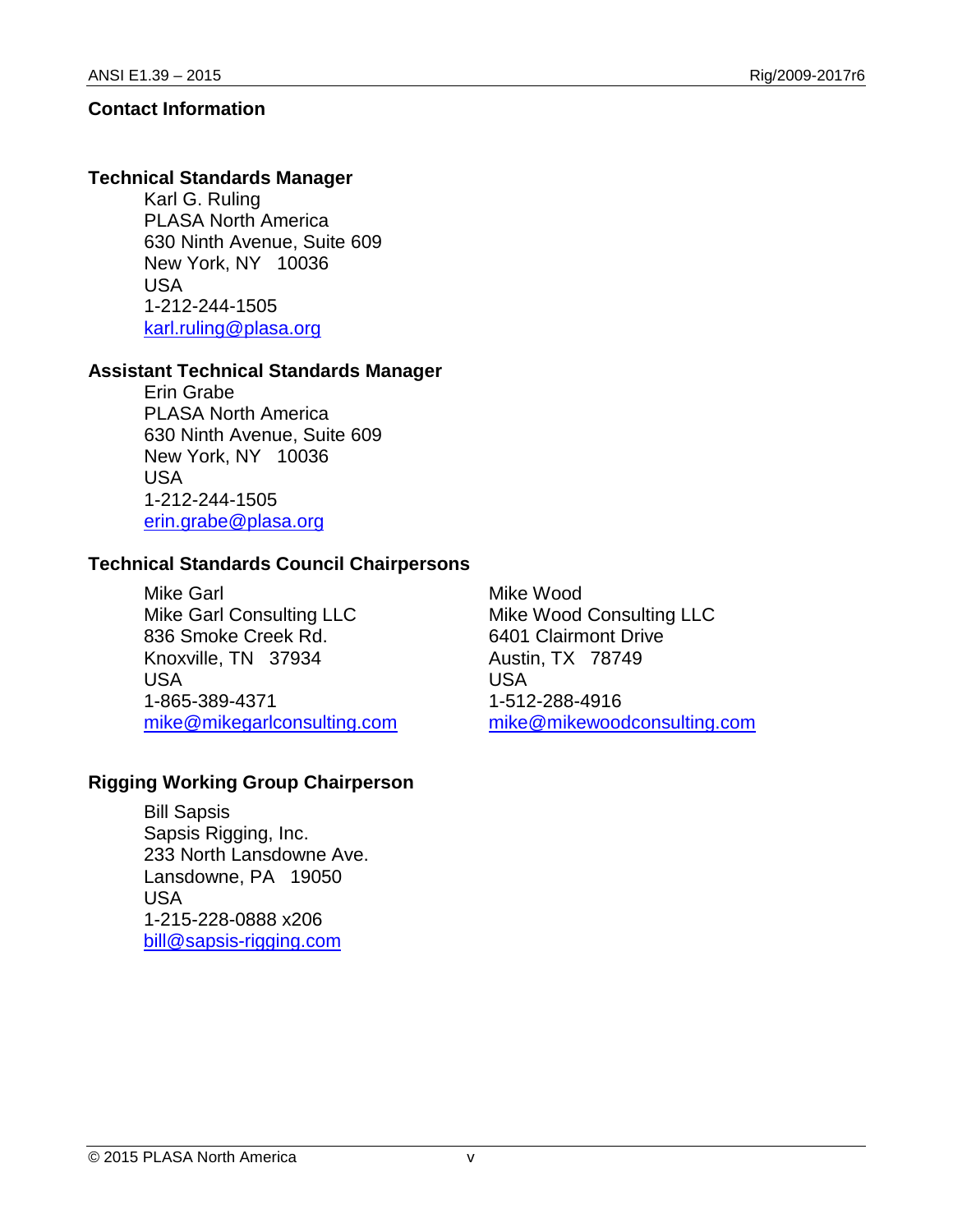# <span id="page-6-0"></span>**Acknowledgments**

The Rigging Working Group members when this document was approved by the working group on 19 November 2014 were as follows:

### **Voting members:**

Mike Adamovich; M.G. McLaren, P.C.; G Jesse Adams; Rose Brand; DR Mark Ager; Tait Towers Manufacturing LLC; CP Matthew Antonucci; Contract Services Adminstration Trust Fund; U Dana Bartholomew; Tait Towers Manufacturing LLC; CP William Beautyman; Limelight Productions, Inc.; DR Nils Becker; Electronic Theatre Controls, Inc.; MP Patrick Leigh Bettington; Tait Towers Manufacturing LLC; CP Ian Bevan; Walt Disney Company; U Scott M. Blair; Full Throttle Films/ VER; DR Steve (BOZ) Bodzioch; LMG Inc.; DR Keith Bohn; G Vincent J. Cannavale; Motion Laboratories; CP David Carmack; Columbus McKinnon Corp.; MP Joseph Champelli; Entertainment Project Services, LLC; DE Stu Cox; ZFX Flying Inc.; CP Dan Culhane; SECOA; CP Bruce Darden; Rigging Innovators, Inc.; CP Robert Dean; ZFX Flying Inc.; CP Jonathan Deull; JSD Projects LLC; U Brad Dittmer; Stage Labor of the Ozarks; U Russ Dusek; I Weiss; MP Douglas M. Eldredge; LMG Inc.; DR Patrick Finn; Wenger Corp.; CP Nick Fleming; Walt Disney Company; U Adrian Forbes-Black; Total Structures Inc.; MP Howard Forryan; Harting KGAA; G Mike Garl; Mike Garl Consulting LLC; DE Ed Garstkiewicz; Harting KGAA; G Ethan William Gilson; Advanced Lighting and Production Services; U William B. Gorlin; M.G. McLaren, P.C.; G Jerry Gorrell; Theatre Safety Programs; G Earle T. Greene; Walt Disney Company; U Pat Grenfell; Hoist Sales & Service; DR Joshua Grossman; Schuler Shook; DE Joel A Guerra; Texas Scenic Company; DR Don Halchak; Total Structures Inc.; MP Rod Haney; I.A.T.S.E. Local 891; U Tim Hansen; Oasis Stage Werks; DR Pete Happe; Walt Disney Company; U Sandy Harned; ZFX Flying Inc.; CP Herb Hart; Columbus McKinnon Corp.; MP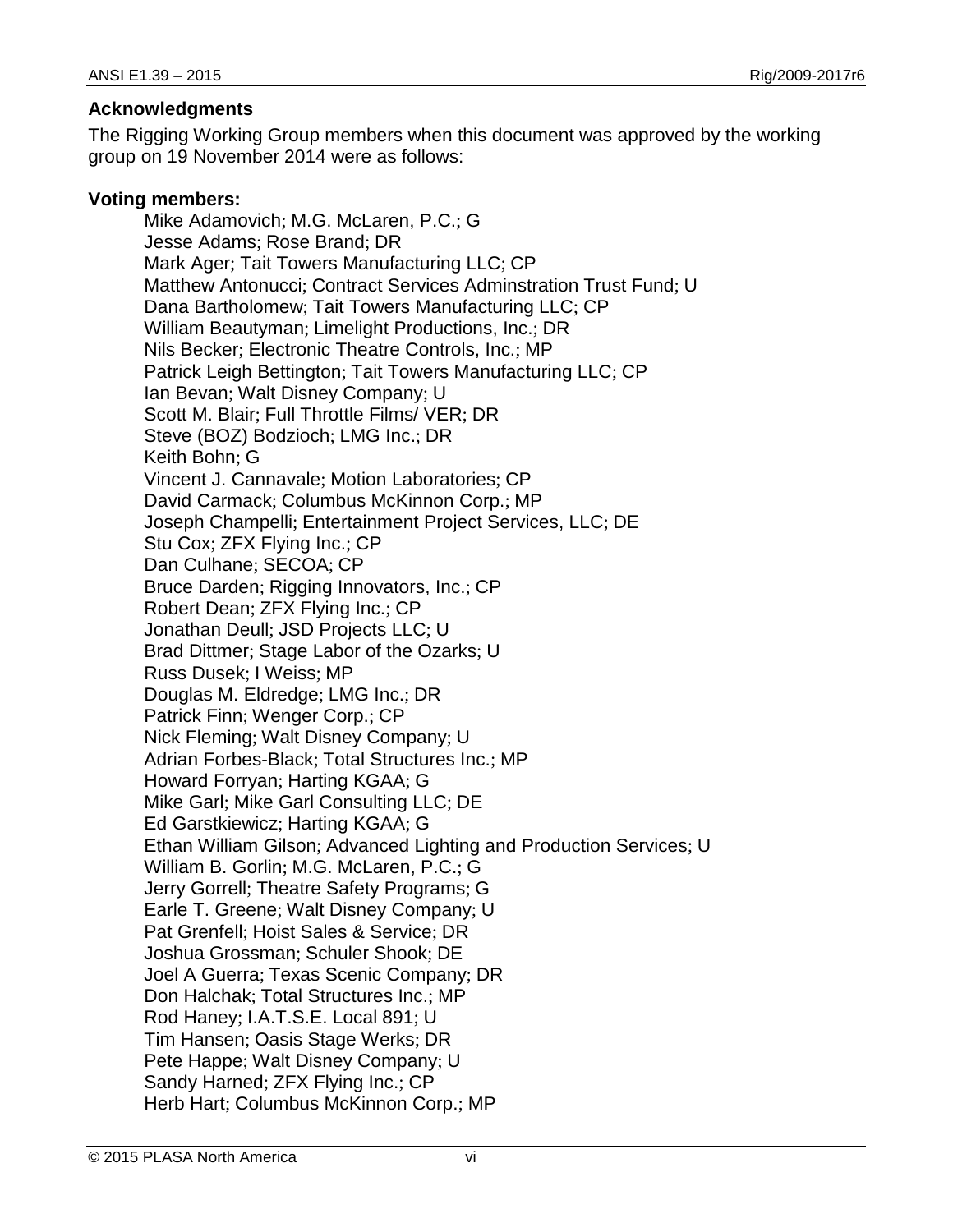David Herrmann; Motion Laboratories; CP Peter Herrmann; Motion Laboratories; CP Jeremy Hochman; Full Throttle Films/ VER; DR Donald A. Hoffend\_Jr.; Avista Designs, LLC; G Donald Hoffend\_III; Avista Designs, LLC; G Christopher Jacobs; Virginia Beach City Public Schools; U Joseph Jeremy; Show Distribution Group; MP Scott Johnson; Milos Group; MP Ted Jones; Chicago Spotlight, Inc.; U Christine L. Kaiser; Syracuse Scenery & Stage Lighting Co., Inc.; DR Theresa Kelley; Total Structures Inc.; MP Jerald Kraft; JTH Lighting Alliance; CP Edwin S. Kramer; I.A.T.S.E. Local 1; U Kyle Kusmer; Steven Schaefer Associates; G Roger Lattin; I.A.T.S.E. Local 728; U Jon Lenard; Applied Electronics; MP Michael Lichter; Electronic Theatre Controls, Inc.; MP Dan Lisowski; University of Wisconsin - Madison; U Marcus Lopez Jr.; LMG Inc.; DR Joseph McGeough; Foy Inventerprises, Inc.; CP Bob McVay; Schuler Shook; DE Sam Michael; Thern, Inc.; MP Steven Michelman; Entertainment Project Services, LLC; DE Orestes Mihaly; Production Resource Group; DR Jeff T. Miller; Walt Disney Company; U Rick Montgomery; R&M Materials Handling; MP John P. Moore; Hall Associates Flying Effects; CP Reid Neslage; H & H Specialties Inc.; MP Mark Newlin; Xtreme Structures and Fabrication; MP Richard J. Nix; Steven Schaefer Associates; G Jyle Nogee; Texas Scenic Company; DR Shawn Nolan; Production Resource Group; DR Tracy Nunnally; Hall Associates Flying Effects; CP Kimberly Corbett Oates; Schuler Shook; DE Jennifer O'Leary; Columbus McKinnon Corp.; MP Carlos Ortega; PSAV Presentation Services; U Gregory Orth; WNP Services, Inc.; DR Edward A. (Ted) Paget; Electronic Theatre Controls, Inc.; MP Michael Parrella; Arup; DE Miriam Paschetto; Geiger Engineers; G Rocky Paulson; Freeman Companies; DR Galen Price; Blue Man Group; U Woody Pyeatt; A V Pro, Inc.; DR Gregory Quinkert; Motion Laboratories; CP Robert Ramsey; WNP Services, Inc.; DR Steven Ricks; Electronic Theatre Controls, Inc.; MP John Ringelman; Freeman Companies; DR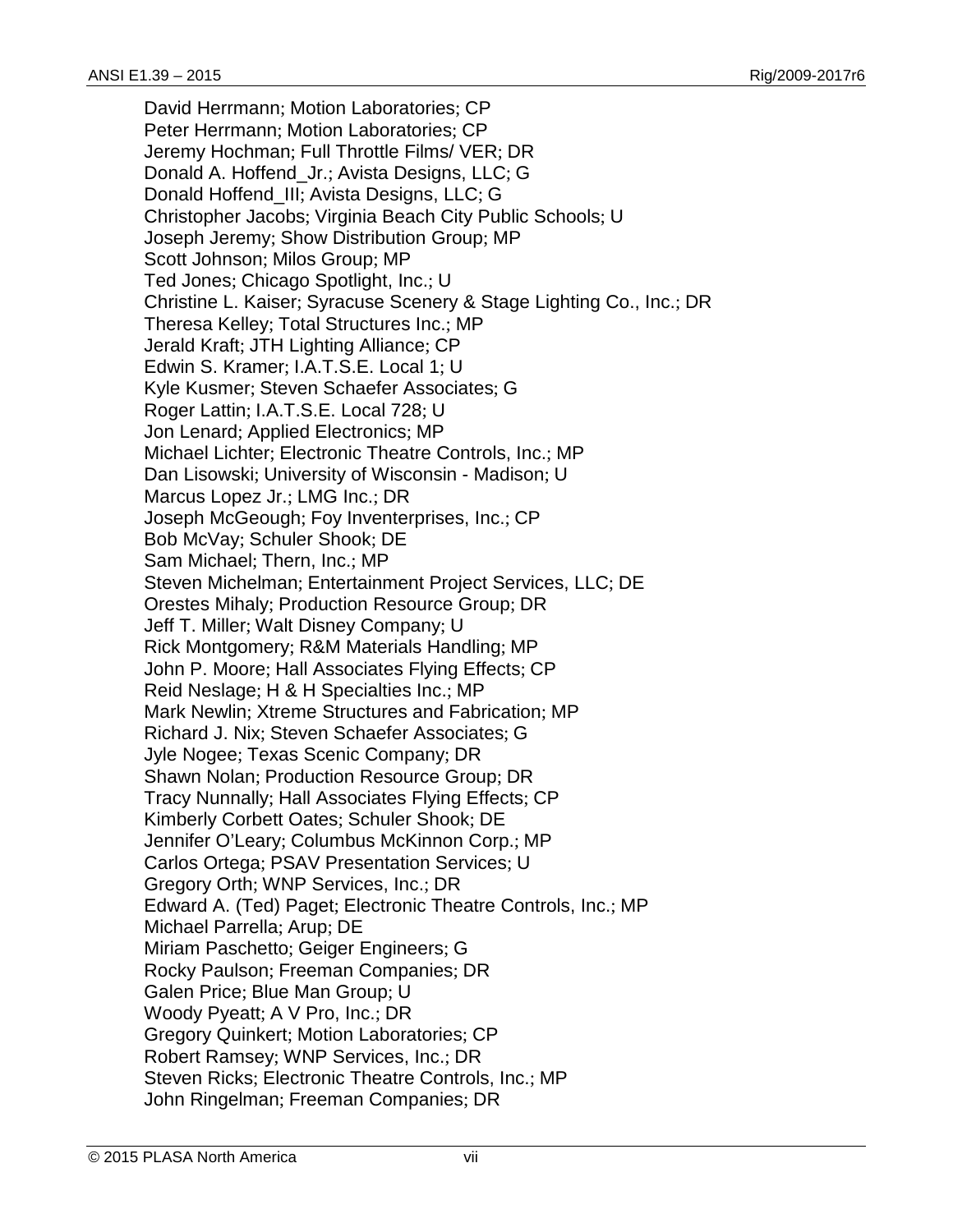Jean-Philippe Robitaille; Show Distribution Group, Inc.; MP Rick Rosas; Texas Scenic Company; DR Shawn Sack; A.C.T. Lighting; DR Bill Sapsis; Sapsis Rigging, Inc.; U Peter A. Scheu; Scheu Consulting Services, Inc.; DE Chris Schmidt; Freeman Companies; DR Joseph S. Schuster; Simpson Gumpertz & Heger; DE Steven C. Shaw; Levitating Productions, Inc.; MP John C. Snook; Thermotex Industries Inc.; CP Todd Spencer; PSAV Presentation Services; U Stephen G. Surratt; Texas Scenic Company; DR Peter V. Svitavsky; Wenger Corp.; CP Ken Tilson; Columbus McKinnon Corp.; MP Will Todd; Milos Group; MP Elmer Veith; Total Structures, Inc.; MP Steve Walker; Steve A. Walker & Associates; G Charlie Weiner; Milos Group; MP Michael Wells; Xtreme Structures and Fabrication; MP Marty Wesstrom; Mountain Productions Inc.; DR Jeff Wilkowski; Thern, Inc.; MP Max A. Wilson; Applied Electronics; MP R. Duane Wilson; Amer. Society of Theatre Consultants; DE Robert Young; Arup; DE

#### **Observer (non-voting) members:**

Frank Allison; Frank Allison; G Brent Armstrong; Alpine Rigging & Structural Design; U John Van Arsdale; University of Wisconsin - Madison; U William Ian Auld; Auld Entertainment; U Warren A. Bacon; Warren A. Bacon; U Rinus Bakker; Rhino Rigs B.V.; G Robert Barbagallo; Solotech Inc.; DR Roger Barrett; Star Events Group Ltd.; DR F. Robert Bauer; F.R. Bauer & Associates, LLC; G Maria Bement; MGM Grand; U Roy Bickel; Roy Bickel; G Lee J. Bloch; Bloch Design Group, Inc.; G Ron Bonner; PLASA EU; G William Bradburn; Aerial Arts, Inc.; U Louis Bradfield; Louis Bradfield; U Buddy Braile; Bestek Lighting & Staging; U Barry Brazell; Barry Brazell; U André Broucke; André Broucke; G David M. Campbell; Geiger Engineers; G Timothy Carlson; Circus Juventas; G Michael J. Carnaby; Mikan Theatricals; DR Daniel J. Clark; Clark-Reder Engineering, Inc.; G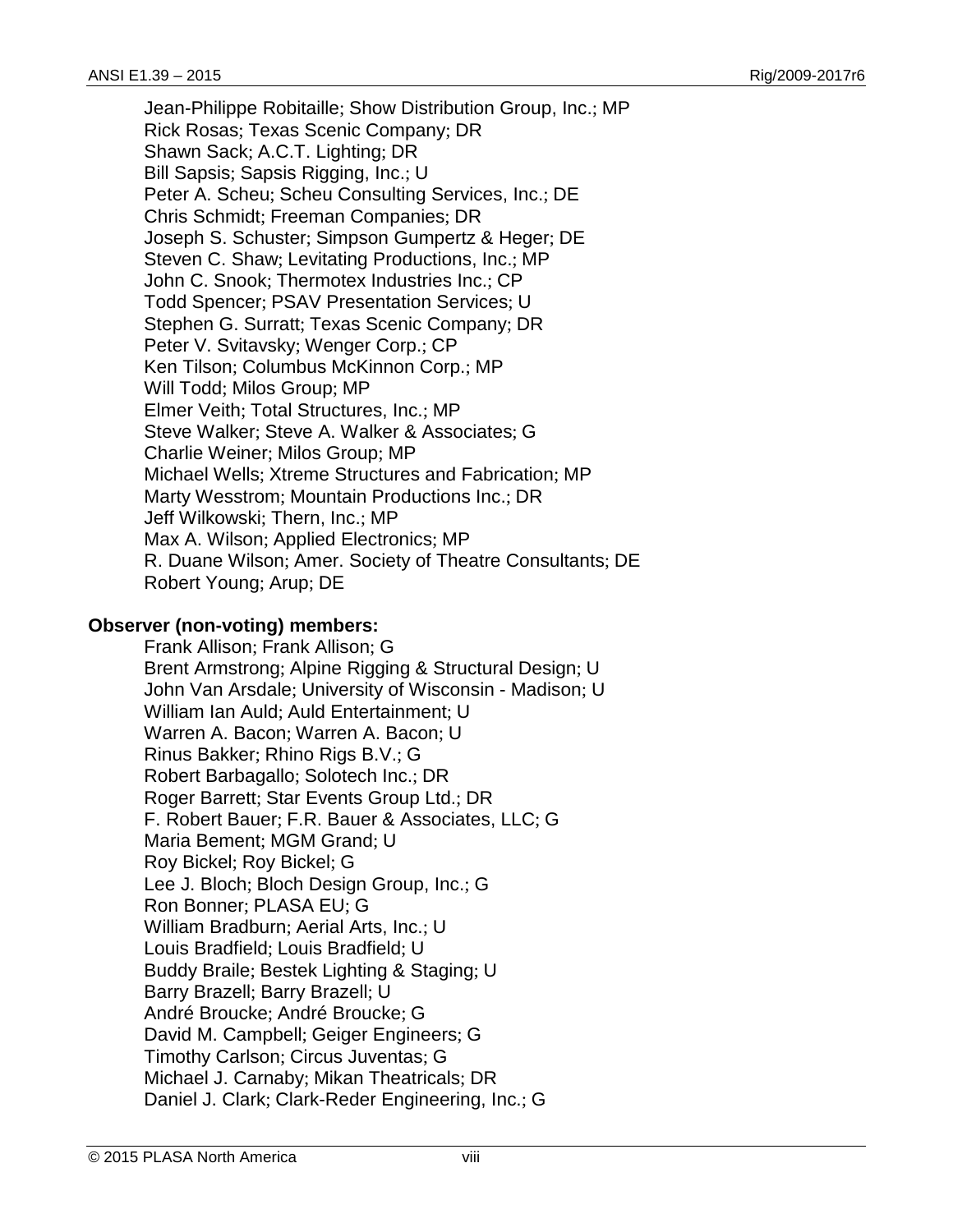Benjamin Cohen; Reed Rigging, Inc.; DR Ian Coles; Total Structures, Inc.; MP Gregory C. Collis; I.A.T.S.E. Local 16; G Randall W. A. Davidson; Risk International & Associates, Inc.; U François Deffarges; Nexo; MP Jim Digby; Linkin Park Touring/The Collective; U Noga Eilon-Bahar; Eilon Engineering Industrial Weighing Systems; MP James B. Evans; Mountain Productions Inc.; DR Tim Franklin; Theta-Consulting; G Luca Galante; Alfa System Sas; CP Tony J. Galuppi; Tony J. Galuppi; U Chris Geisler; Fluid Design Inc.; DE Sanford P. Gilzow; Shur-Rig LLC; G Rand Goddard; W.E. Palmer Co.; CP Reuben Goldberg; Technic Services; U Michael P. Gosenski; Rigging Systems LLC; U Thomas M. Granucci; San Diego State University; U Sean Harding; High Output, Inc.; G Greg Hareld; Kleege Industries; U Dean Hart; Freeman Companies; U Philip Heron; San Francisco Opera Assn.; U Ted Hickey; OAP Audio Products; MP Chris Higgs; Total Solutions Group; G Daniel Lynn Houser; Real Rigging Solutions, LLC; U Donald Hoffend\_III; Avista Designs, LLC; G Karl V. Sutter\_III; Kimley-Horn and Associates, Inc.; DE Wes Jenkins; Down Stage Right Industries; CP Peter Johns; Total Structures, Inc.; MP Kent H. Jorgensen; IATSE Local 80; G Gary Justesen; Oasis Stage Werks; DR John Kaes; John Kaes; U JoAnna Kamorin-Lloyd; Vincent Lighting Systems; U Nevin Kleege; Kleege Industries; U Ken P. Lager; LaFace & McGovern Associates; DR Jon Lagerquist; South Coast Repertory; U John Van Lennep; Theatrix Inc.; DR Mylan Lester; Creation Logics Ltd.; U Baer Long; Act 1 Rigging Inc.; G Dennis J. Lopez; Automatic Devices Co.; MP Jeff Lucas; Cirque Du Soleil, Inc.; G Darren Lucier; North Guard Fall protection Inc.; U Sam Lunetta; Michael Andrews; DR Wendy Manson; Cirque Du Soleil, Inc.; U Magali Marcheschi; Polytechnic Montreal; G Gary Mardling; Kish Rigging; DR Chuck McClelland; Jeamar Winches Inc.; MP Richard C. Mecke; Texas Scenic Company; DR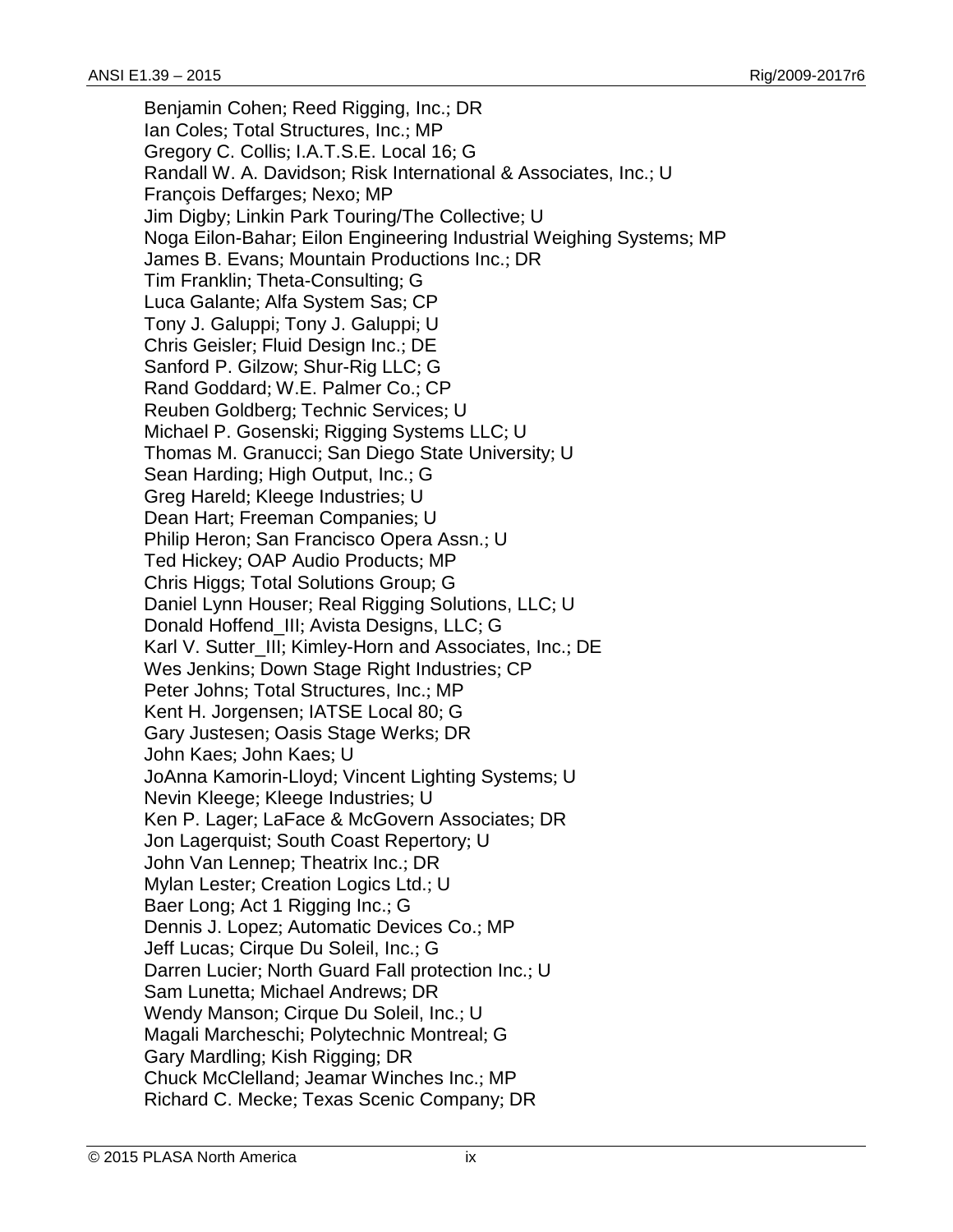Hank Miller; W.E. Palmer Co.; CP John Miller; University of North Carolina School of the Arts; U Shaun Millington; SEW-Eurodrive, Inc.; MP Timothy Mills; Geiger Engineers; G Scott Mohr; R&R Cases and Cabinets; G Bartholomew J. Mueller; Recreation Engineering Inc.; DE John "Andrew" Munro; animaenagerie; U Bob Murphy; Occams Razor Technical Services; G Rikki Newman; Rikki Newman; U James Niesel; Arup; DE Michael Patterson; Pook Diemont & Ohl, Inc.; CP Ben Peoples; Pittsburgh Hoist & Sandbag Company; CP G. Anthony Phillips; I.A.T.S.E. Local 16; U Philip J. Pisczak; The National Telephone Supply Company; G Kurt Pragman; Pragman Associates, LLC; G Michael Reed; Reed Rigging, Inc.; DR Mark Riddlesperger; LA ProPoint, Inc.; CP Timo Risku; Akumek; DE Peter "Punch" Christian Schmidtke ; Hollywood Lighting, Inc.; DR Ford Sellers; Chauvet Lighting; MP Steven Serafin; Chubb Group of Insurance Companies; G Q. Brian Sickels; Q. Brian Sickels; G Monica Skjonberg; Skjonberg Controls, Inc.; CP Knut Skjonberg; Skjonberg Controls, Inc.; CP William Scott Sloan; William Scott Sloan; U Michael L. Savage, Sr.; Middle Dept. Inspection Agency, Inc.; G Rob Stevenson; SEW-Eurodrive, Inc.; MP Joachim Stoecker; CAMCO GmbH; MP Andy Sutton; AFX UK Ltd.; U Ross Taylor; Taylor & Taylor Associates; G Stephen Vanciel; Stephen Vanciel; U Michael Viehmeyer; Michael Viehmeyer; U Jiantong Wu; Beijing Special Engineering Design & Research Institute; G

#### **Interest category codes:**

CP = Custom-market Producer DE = Designer DR = Dealer or Rental company G = General interest MP = Mass-market Producer  $U = U$ ser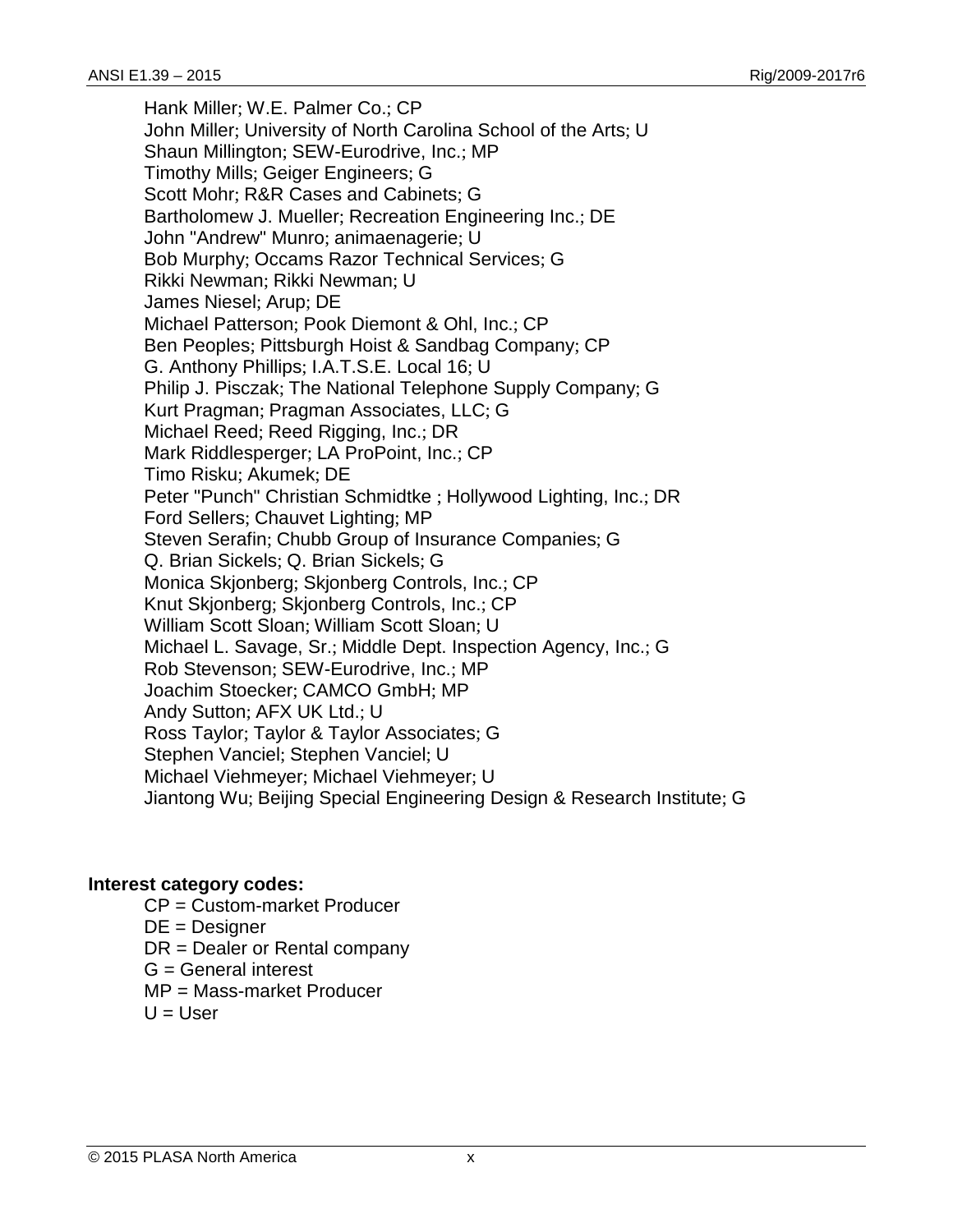# **Table of Contents**

|      |                                                                               | – ii           |
|------|-------------------------------------------------------------------------------|----------------|
|      |                                                                               |                |
|      |                                                                               |                |
|      |                                                                               |                |
| 1.1  |                                                                               |                |
| 1.2  |                                                                               | 1              |
| 1.3  |                                                                               |                |
| 1.4  |                                                                               | 1              |
|      | 2. DEFINITIONS<br><u> 1989 - Johann Stoff, amerikansk politiker (d. 1989)</u> | 3              |
| 2.1  |                                                                               | 3              |
| 2.2  |                                                                               |                |
| 2.3  |                                                                               | 3              |
| 2.3  |                                                                               | 3              |
| 2.4  |                                                                               |                |
| 2.5  |                                                                               | 3              |
| 2.6  |                                                                               | $\overline{4}$ |
| 2.7  | Lanyard:                                                                      |                |
| 2.8  |                                                                               | $\overline{4}$ |
| 2.9  |                                                                               |                |
| 2.10 | Live Load:                                                                    |                |
| 2.11 |                                                                               |                |
| 2.12 |                                                                               |                |
| 2.13 |                                                                               | $\overline{4}$ |
| 2.14 |                                                                               |                |
| 2.15 |                                                                               |                |
| 2.16 |                                                                               |                |
| 2.17 |                                                                               |                |
| 2.18 | Rollout: _______                                                              |                |
| 2.19 |                                                                               | 5              |
| 2.20 | Structure, Portable: 5                                                        |                |
| 2.21 |                                                                               |                |
| 2.22 |                                                                               | 6              |
| 2.23 |                                                                               |                |
| 2.24 | Worker:                                                                       |                |
|      |                                                                               |                |
| 3.1  |                                                                               |                |
| 3.2  |                                                                               |                |
| 3.3  |                                                                               |                |
| 3.4  |                                                                               |                |
|      |                                                                               |                |
| 4.1  |                                                                               |                |
| 4.2  |                                                                               | 10             |
| 4.3  |                                                                               |                |
| 4.4  |                                                                               |                |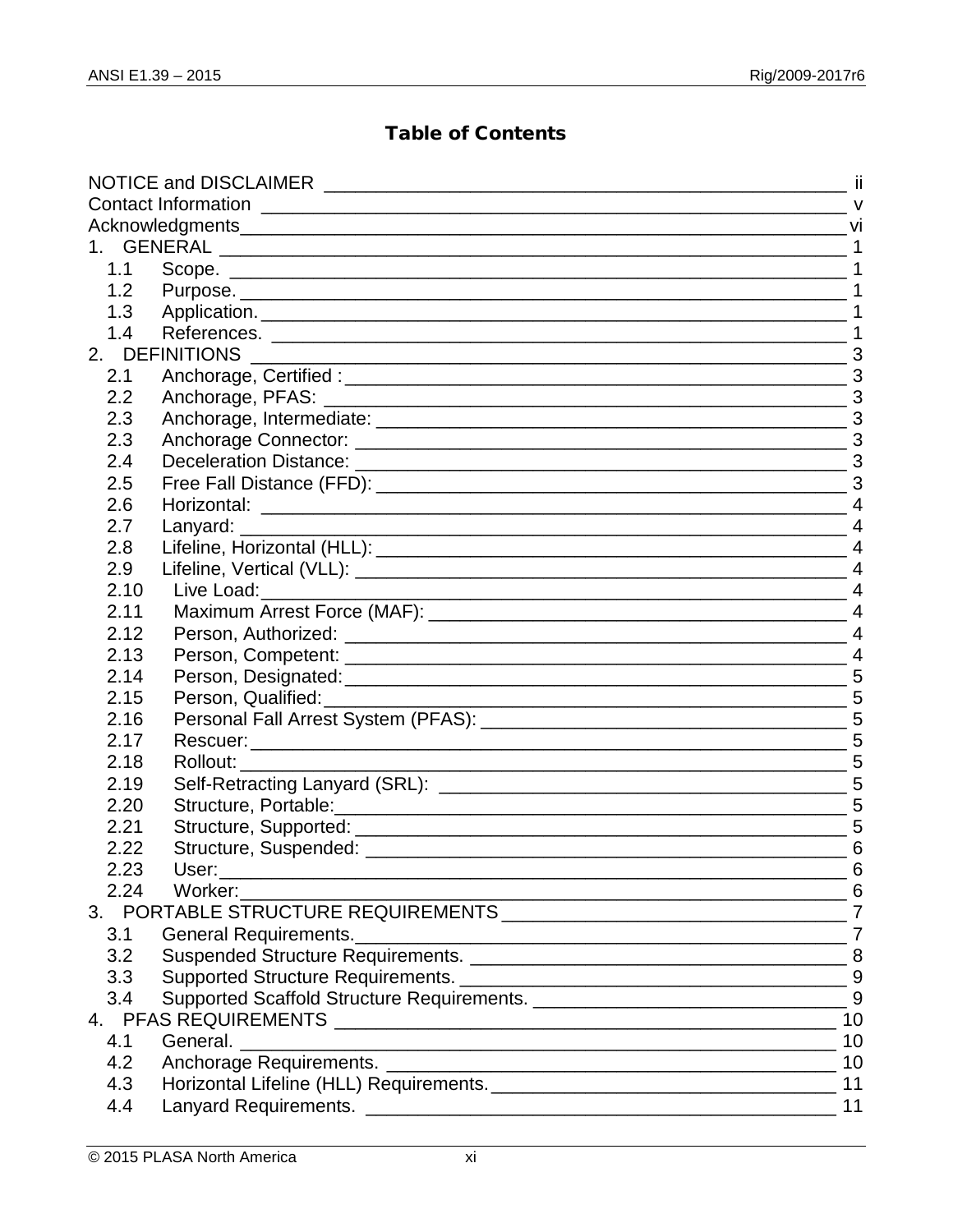| 4.5                                                                                | 11        |  |
|------------------------------------------------------------------------------------|-----------|--|
|                                                                                    |           |  |
| 5.1                                                                                | 12        |  |
| 5.2                                                                                | 12        |  |
| 5.3                                                                                | 12        |  |
| 5.4<br>HLL Limitation.                                                             | 12        |  |
| 5.5                                                                                | 12        |  |
| 5.6                                                                                | 12        |  |
| 6. PFAS EQUIPMENT SELECTION, INSTALLATION, AND USE _____________________________13 |           |  |
| 6.1                                                                                | 13        |  |
| 6.2                                                                                |           |  |
| 6.3                                                                                |           |  |
| 6.4<br>Harness.                                                                    | 16        |  |
| 6.5                                                                                |           |  |
| 6.6                                                                                | $\sim$ 17 |  |
| 6.7                                                                                |           |  |
| 6.8                                                                                | 17        |  |
| 6.9                                                                                | 18        |  |
| 7. TRAINING                                                                        |           |  |
| 7.1                                                                                | 19        |  |
| 7.2                                                                                | 19        |  |
| 8.                                                                                 |           |  |
| <b>STORAGE</b><br>$9^{\circ}$                                                      |           |  |
| 10.                                                                                | 23        |  |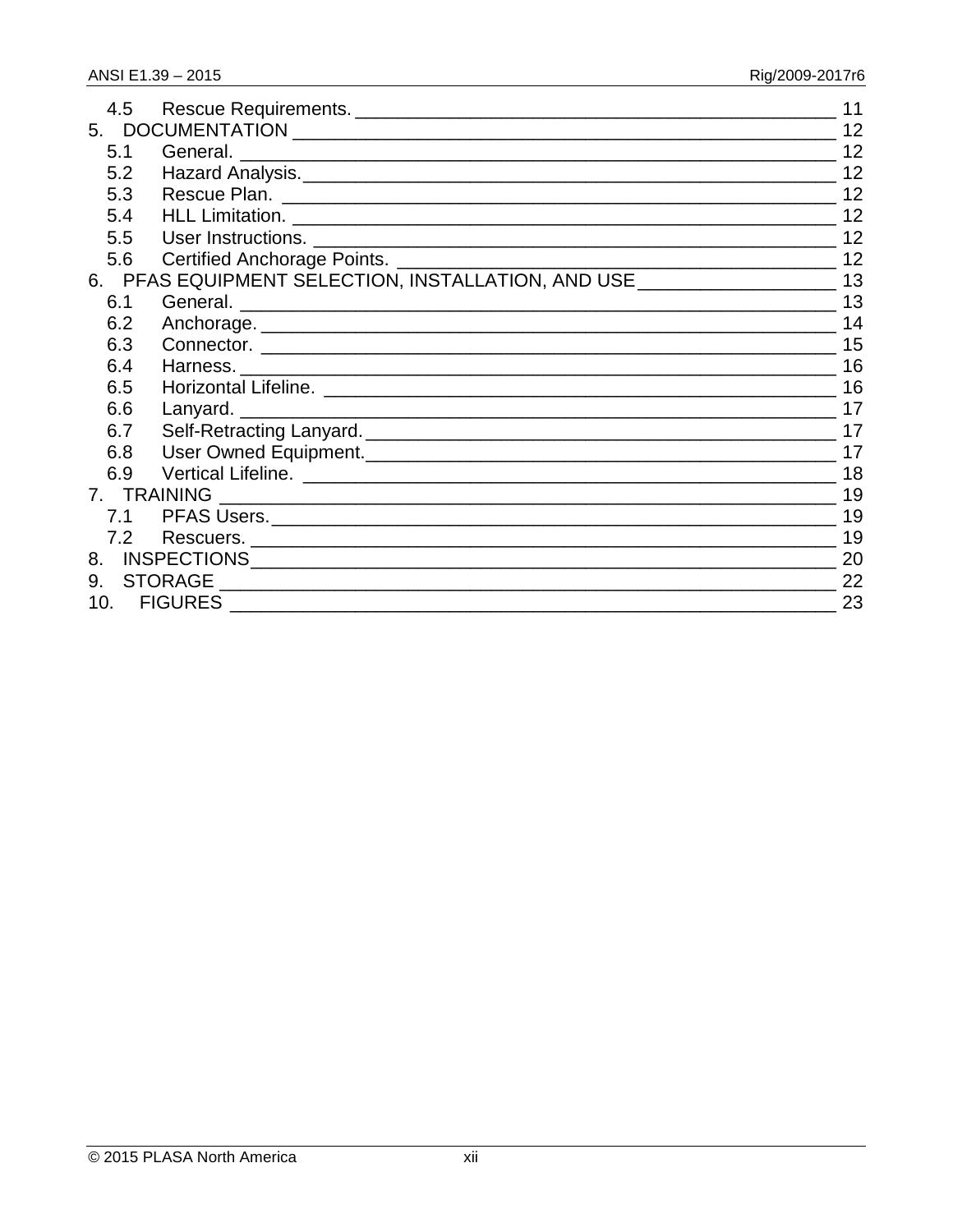# <span id="page-13-0"></span>**1. GENERAL**

# <span id="page-13-1"></span>**1.1 Scope.**

This standard establishes minimum requirements for the selection and use of personal fall arrest systems (PFAS) on portable structures in the entertainment industry. In addition, the standard establishes minimum requirements for products and portable structures used in the service of PFAS. The requirements for other methods used to protect workers from fall hazards such as safety nets, guard rails, and rope access techniques are not included in this standard. This standard does not preclude the use of other appropriate standards to promote fall protection safety.

# <span id="page-13-2"></span>**1.2 Purpose.**

The purpose of this document is to provide employers and workers methods for protecting workers that meet or exceed current standards for PFAS.

# <span id="page-13-3"></span>**1.3 Application.**

This standard applies to the entertainment industry. It provides PFAS requirements for workers on portable structures in theatre, musical touring, film, trade show and television, or other related industries that use similar portable structures.

# <span id="page-13-4"></span>**1.4 References.**

The below listed documents are listed for informational purposes. Only specifically noted sections of these documents will be incorporated into this standard by means of a reference.

ANSI E1.2 - 2013 – Entertainment Technology – Design, Manufacture and Use of Aluminum Trusses and Towers ANSI A10.32 – 2004 – *Fall Protection* 

*E1.2 It is the intent of this document to clarify existing standards as an aid to manufacturers, employers and workers in creating a safe work environment in the entertainment industry.*

STANDARD REQUIREMENTS EXPLANATORY INFORMATION (Not requirements of E1.39)

> *E1.1 Portable structures include some scaffolding, tensile structures, tents, and suspended and supported modular truss structures*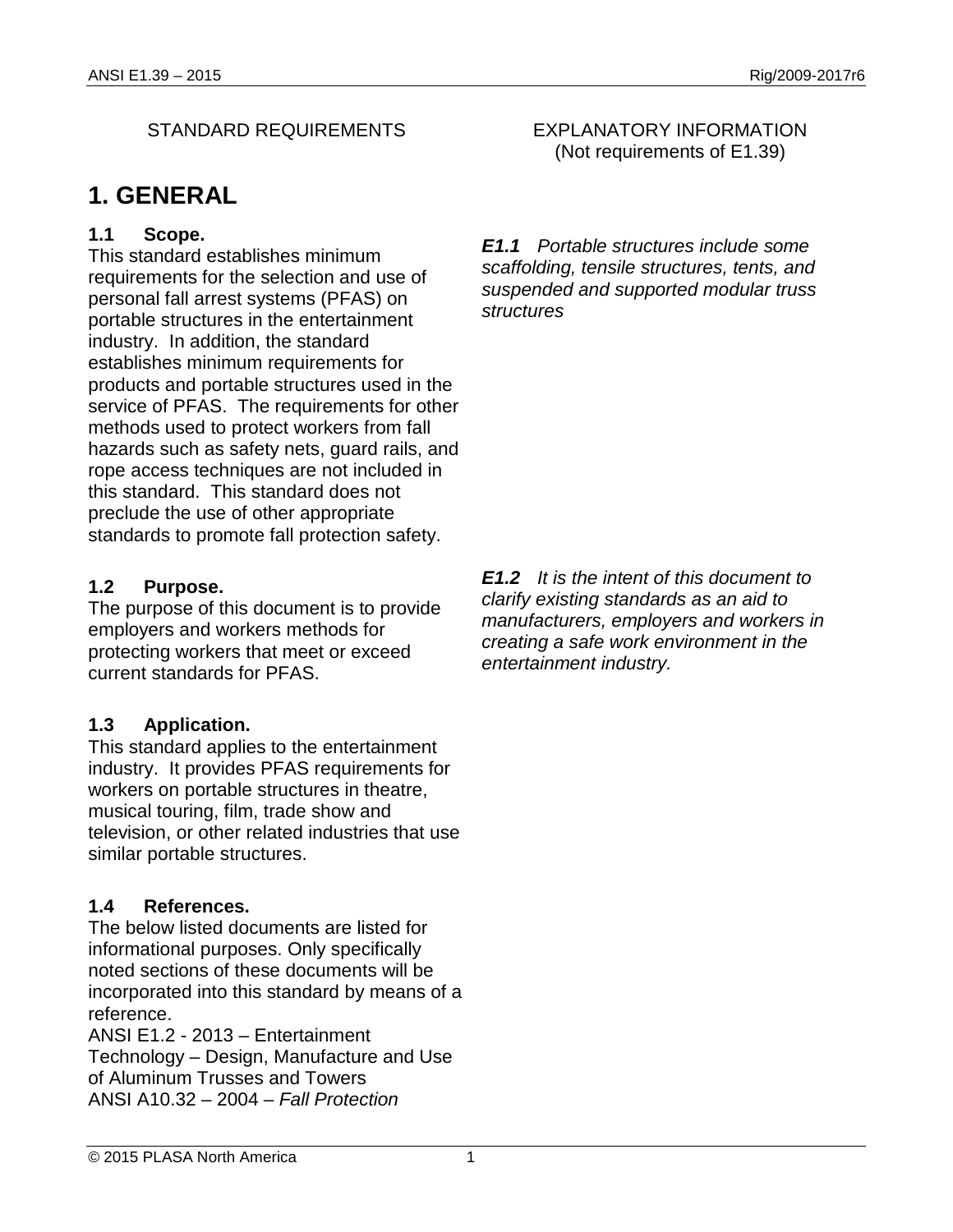*Systems- American National Standard for Construction and Demolition Operations* ANSI Z359.0 – 2007 – *Definitions and Nomenclature Used for Fall Protection and Fall Arrest* ANSI Z359.1 – 2007 – *Safety Requirements for Personal Fall Arrest Systems, Subsystems, and Components* ANSI Z359.2 – 2007 ANSI Z359.3 – 2007 ANSI Z359.4 – 2007 ANSI Z359.6 – 2009 ANSI Z359.12 – 2009 ANSI Z359.13 – 2009 CFR 1910.27 – *Fixed Ladders* CFR 1910.28 – *Safety Requirements for Scaffolding* CFR 1910.66 – Appendix C – *Personal Fall Arrest Systems* CFR 1926.451 – *General Requirements (Scaffolds)* CFR 1926.501-503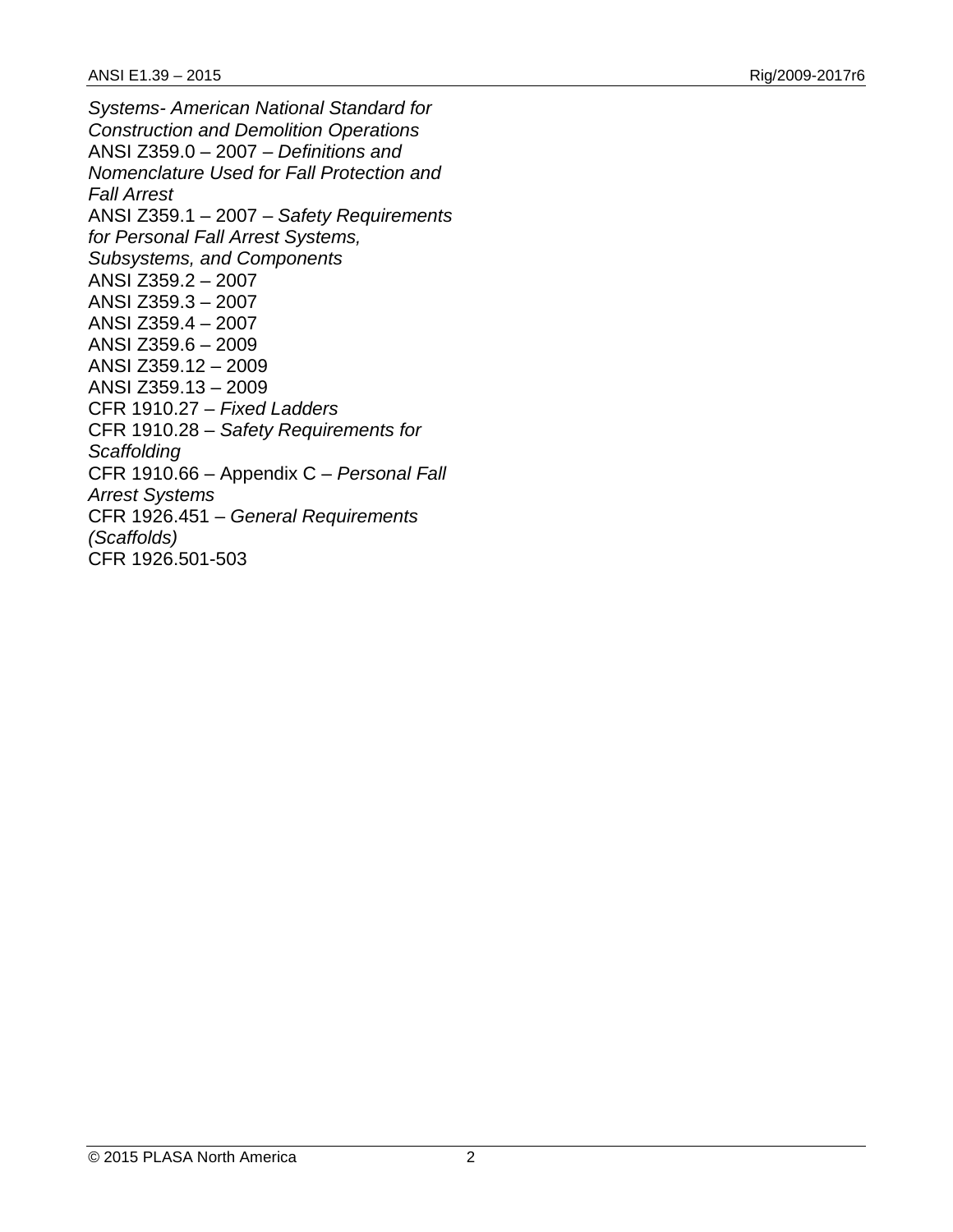# <span id="page-15-0"></span>**2. DEFINITIONS**

<span id="page-15-1"></span>**2.1 Anchorage, Certified :** An anchorage for fall arrest documented by a qualified person to be capable of supporting twice the potential forces that could be encountered during a fall.

# <span id="page-15-2"></span>**2.2 Anchorage, PFAS:** The

terminating component of a fall protection system that is intended to support any forces applied to the system.

<span id="page-15-3"></span>**2.3 Anchorage, Intermediate:** Additional supports in between the end anchorages on an HLL installation used for the purpose of reducing the total arrest distance or arrest forces at the end anchorages.

# <span id="page-15-4"></span>**2.3 Anchorage Connector:** A

component or subsystem that functions as an interface between the anchorage and fall protection system, or rescue system for the purpose of coupling the system to the anchorage.

<span id="page-15-5"></span>**2.4 Deceleration Distance:** The difference in height of a user's harness attachment at the onset of the arrest and when the worker comes to a complete stop, minus any elongation of a horizontal or vertical lifeline that occurs during the arrest.

<span id="page-15-6"></span>**2.5 Free Fall Distance (FFD):** The vertical distance traveled during a fall, measured from the onset of travel to the point at which the PFAS begins to arrest the fall.

STANDARD REQUIREMENTS EXPLANATORY INFORMATION (Not requirements of E1.39)

> *E2.1 Anchorages used for other purposes such as rescue would require a design factor larger than 2:1.*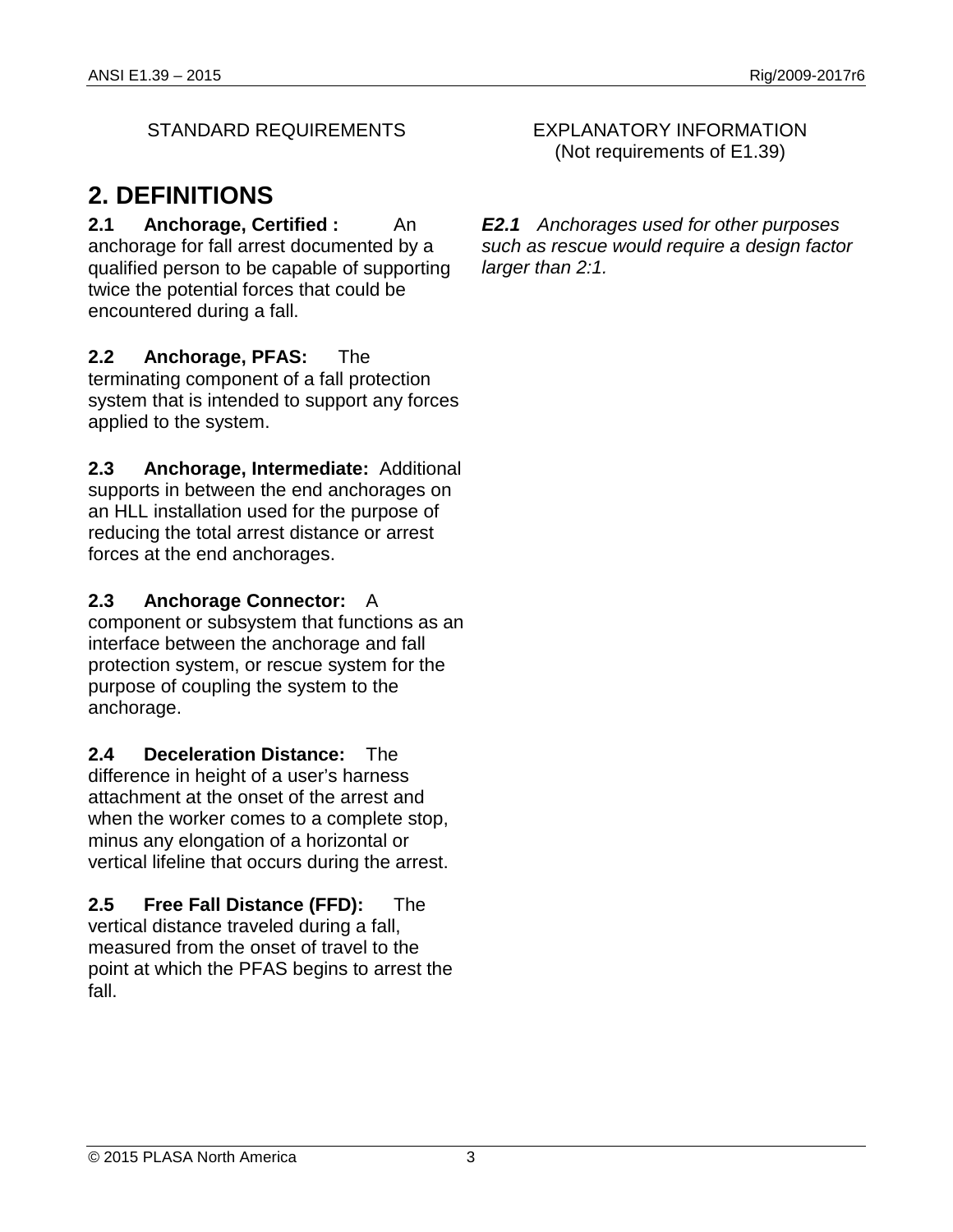<span id="page-16-0"></span>**2.6 Horizontal:** The term used to describe the members that connect one top chord to the other or one bottom chord to the other on aluminum truss structures with two top chords, two bottom chords or both. This member is sometimes also referred to as a horizontal spreader.

<span id="page-16-1"></span>**2.7 Lanyard:** A component consisting of a flexible rope, wire rope or strap which typically has a connector at each end for connecting to the body support at one end and to a fall arrester, energy absorber, anchorage connector or anchorage at the other end.

<span id="page-16-2"></span>**2.8 Lifeline, Horizontal (HLL):** A flexible line with connectors or other coupling means at both ends for securing it horizontally between two anchorages or

anchorage connectors.

<span id="page-16-3"></span>**2.9 Lifeline, Vertical (VLL):** A vertically suspended flexible line along which a fall arrester travels, with a connector at the upper end for securing it to an anchorage or anchorage connector.

<span id="page-16-4"></span>**2.10 Live Load:** The sum of the static loads of workers and equipment added to the structure.

<span id="page-16-5"></span>**2.11 Maximum Arrest Force (MAF):** The peak force allowed on a user's body during the arrest of a fall.

<span id="page-16-6"></span>**2.12 Person, Authorized:** A person who is assigned by the employer to work in a position that is exposed to a fall hazard

<span id="page-16-7"></span>**2.13 Person, Competent:** A person capable of identifying existing and predictable hazards in the workplace, and authorized to take prompt corrective measures to eliminate the hazards.

*E2.12 The term can apply to users, rescuers or other persons that meet the qualifications of the term.*

*E2.13 See E2.12*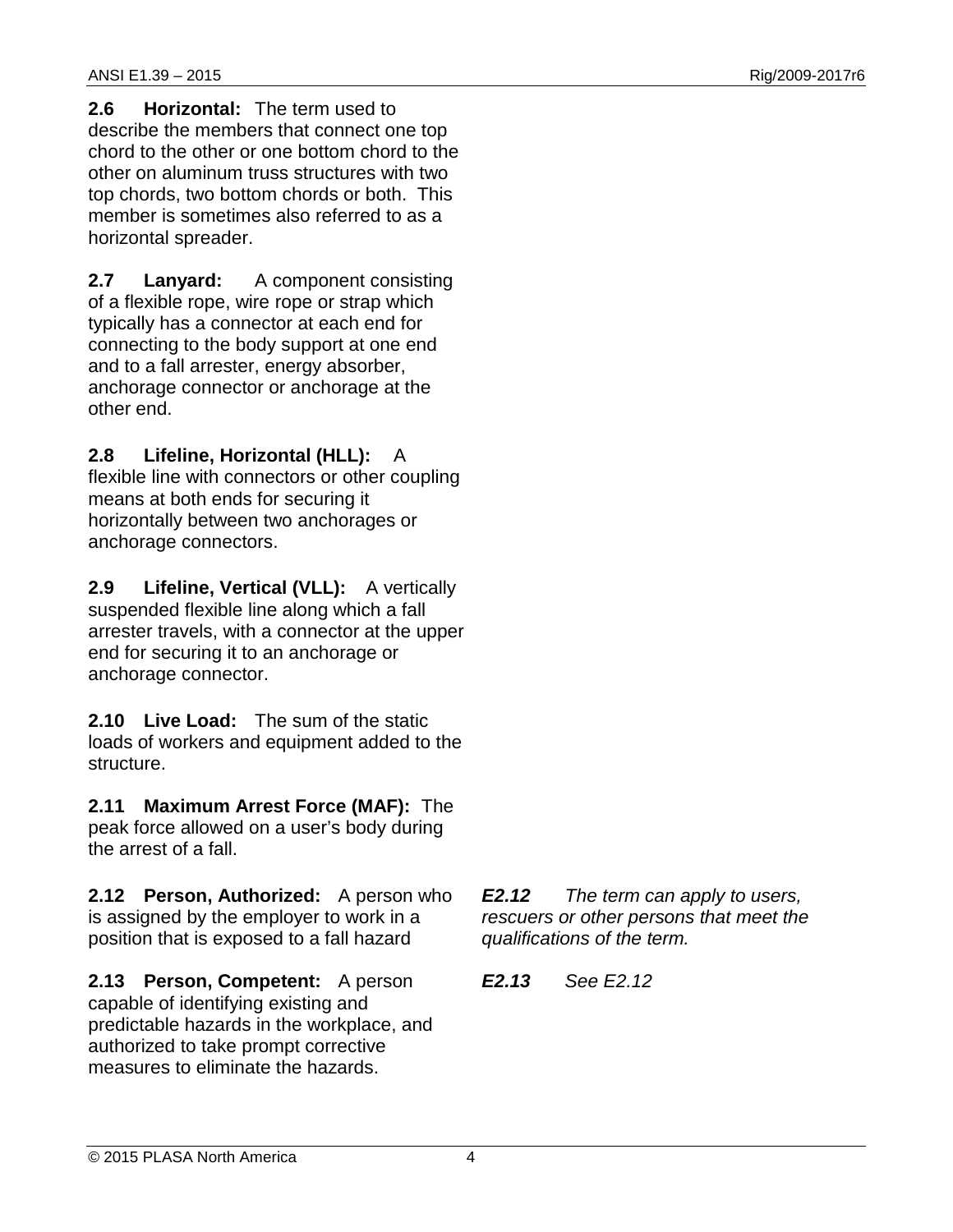<span id="page-17-0"></span>**2.14 Person, Designated:** A competent person designated by the workers employer to perform a task.

<span id="page-17-1"></span>**2.15 Person, Qualified:** A person who by possession of a recognized degree or certificate of professional standing, or who by extensive knowledge, training and experience, has successfully demonstrated the ability to solve or resolve problems relating to the subject matter and work.

#### <span id="page-17-2"></span>**2.16 Personal Fall Arrest System**

**(PFAS):** A method of fall protection comprised of a full body harness, an anchorage and a means to connect the two, designed to arrest a free fall.

<span id="page-17-3"></span>**2.17 Rescuer:** A person trained in the proper use of available rescue equipment and authorized to perform or assist in the rescue of a fallen user.

#### <span id="page-17-4"></span>**2.18 Rollout:** An unintended

disengagement of a connector caused by pressure on the affected connector's gate from the object to which it is connected.

# <span id="page-17-5"></span>**2.19 Self-Retracting Lanyard (SRL):** A

device that automatically locks at the onset of a fall to arrest the user, but that moves freely during normal user movement.

<span id="page-17-6"></span>**2.20 Structure, Portable:** An assembled system of reusable structural components specifically designed to be disassembled and moved easily.

<span id="page-17-7"></span>**2.21 Structure, Supported:** An assembled system of structural components that, as a whole, bear on grade and the stability of which is provided primarily by elements acting in compression.

*E2.15 See E2.12*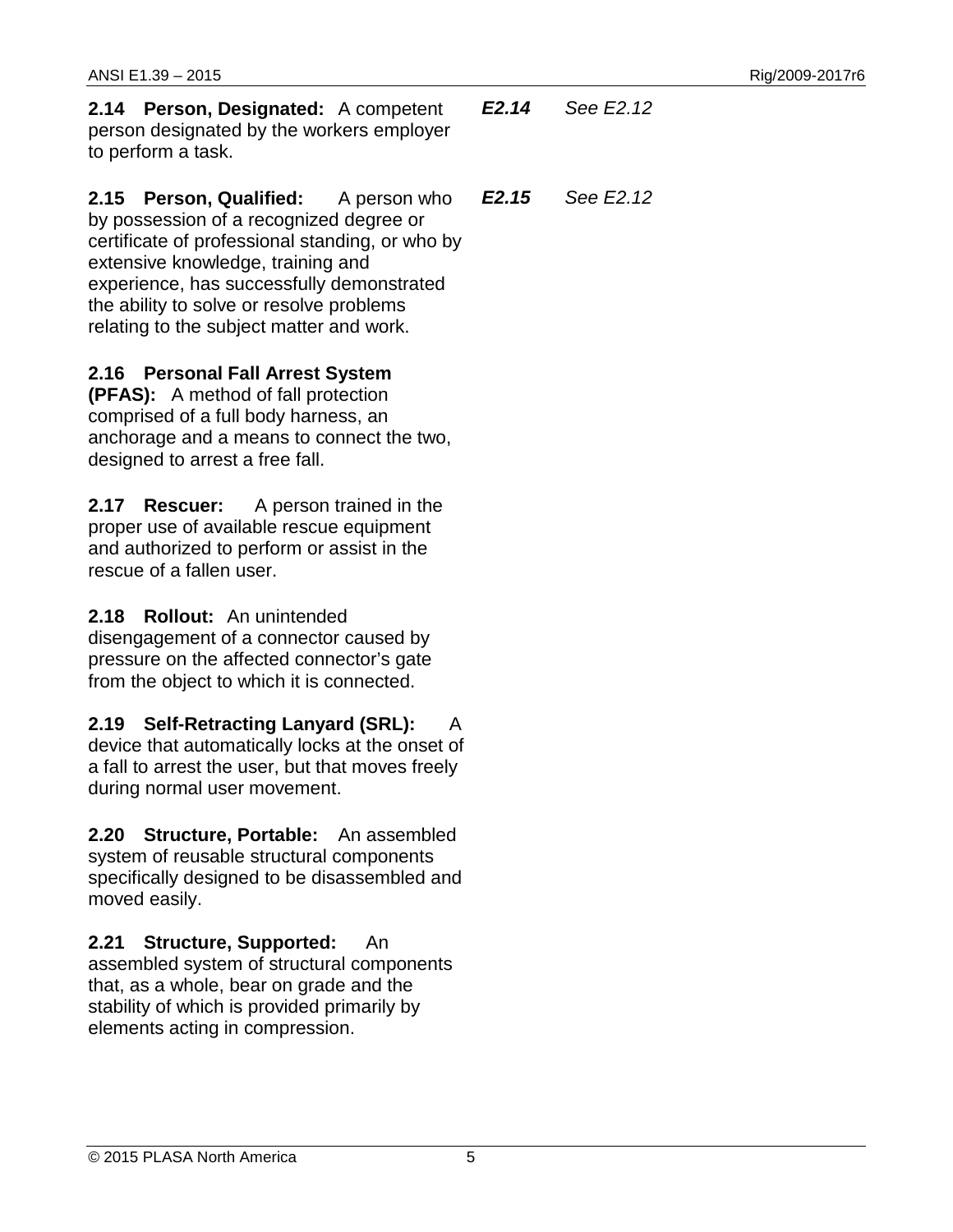## <span id="page-18-0"></span>**2.22 Structure, Suspended:** An

assembled system of structural components that, as a whole, is suspended from another existing, portable or supported structural system and the stability of which is provided primarily by elements acting in tension.

<span id="page-18-1"></span>**2.23 User:** A person who performs activities when protected by a personal fall arrest system.

*E2.23 As required by OSHA and current fall protection standards, all users shall be authorized to use a PFAS by the employer, who is also required to train the user prior to the user working at height.*

<span id="page-18-2"></span>**2.24 Worker:** A person who performs specified tasks.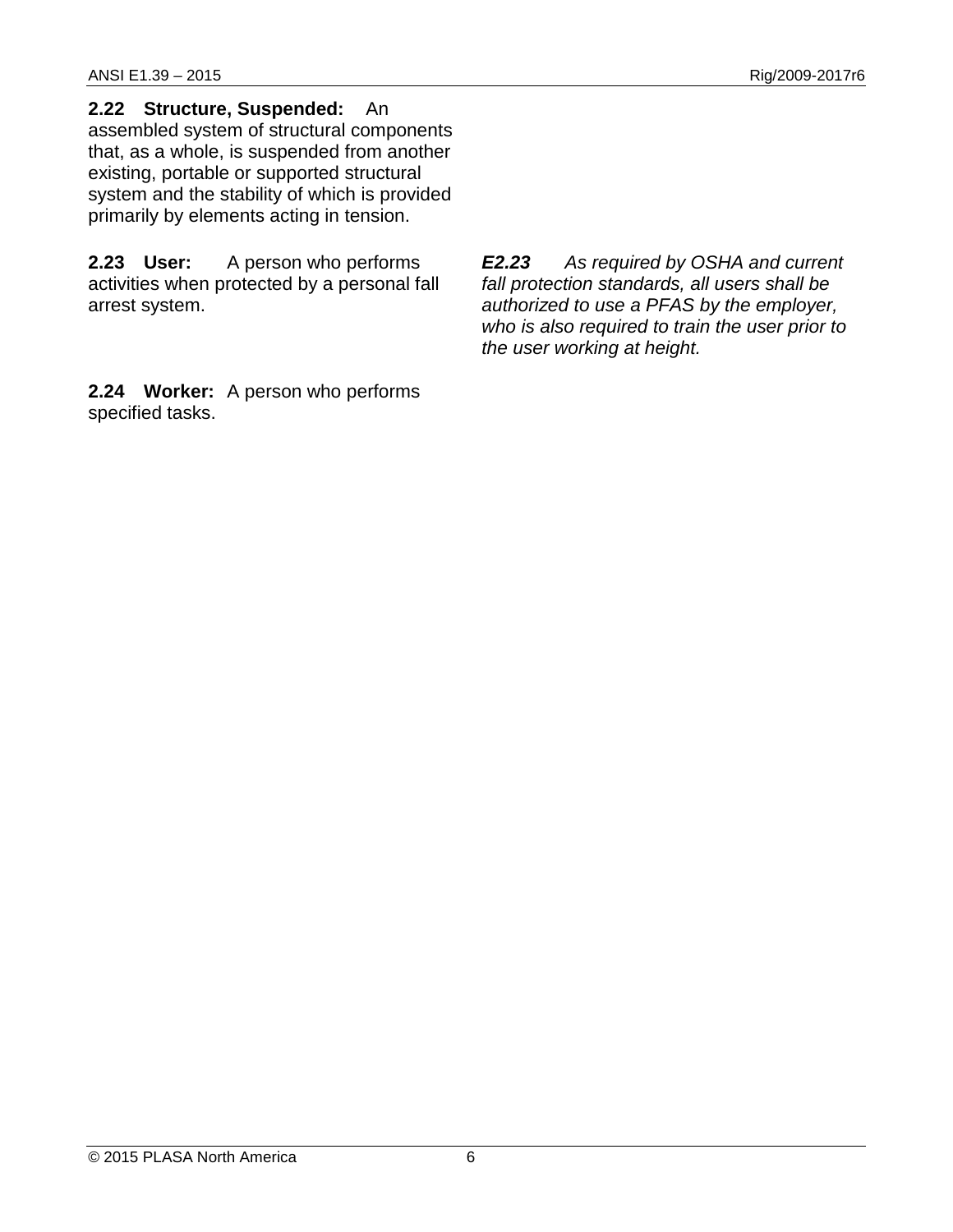STANDARD REQUIREMENTS EXPLANATORY INFORMATION (Not requirements of E1.39)

# <span id="page-19-0"></span>**3. PORTABLE STRUCTURE REQUIREMENTS**

# <span id="page-19-1"></span>**3.1 General Requirements.**

**3.1.1** All manufactured components of portable structures shall be designed and fabricated under the supervision of a qualified person.

**3.1.2** Portable structures and their components shall be used in accordance with design instructions.

**3.1.3** Where personnel access is permitted, the loads caused by a fall arrest shall be accounted for in the design of the structure.

**3.1.4** Arresting forces imposed on the portable structure by the maximum possible number of simultaneous falls shall be considered in the design of the structure.

**3.1.5** Provisions for PFAS shall be incorporated into the design when; (a) there is reason to believe that workers will access the structure in a fashion that would expose them to a fall hazard requiring the use of PFAS and; (b) the structure will be used where the anchorage of a PFAS to an external anchorage point is infeasible.

**3.1.6** Certified PFAS anchorages shall be designed for the simultaneous attachment of one user and one rescuer minimum.

**3.1.7** Where rescue plans can be incorporated that do not require rescuer(s) to be on the structure, it is permissible to design the certified anchorages on the structure for one user only.

*E3.1.4 See ANSI Z359.6-2009, Section 6.3.6 for details of how to account for multiple user falls.*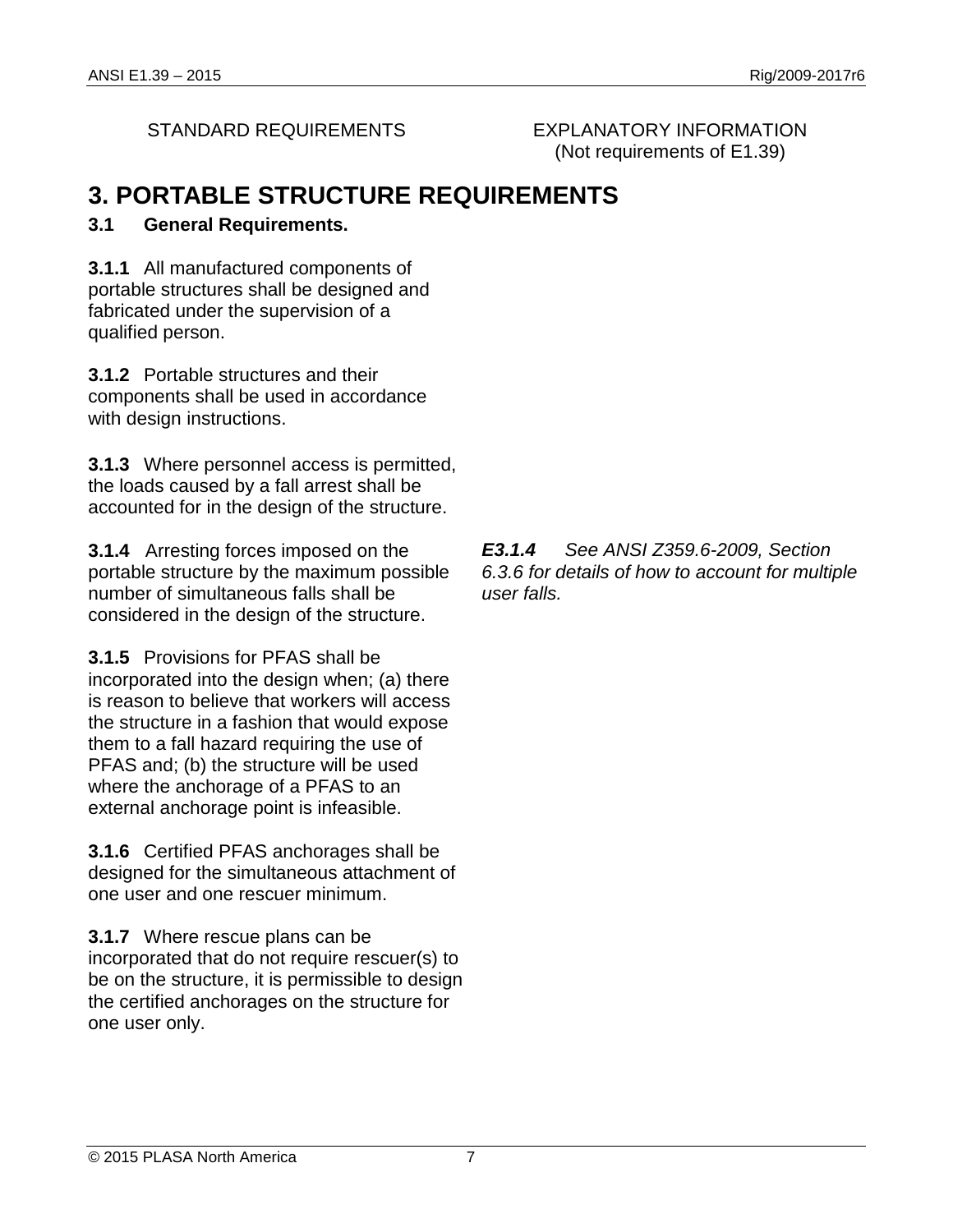**3.1.8** A qualified person shall provide a drawing detailing the locations of expected equipment loads.

**3.1.9** A qualified person shall provide a drawing detailing the maximum number of workers allowed to simultaneously access the structure and any restrictions to this number at any location on the structure.

**3.1.10** A drawing shall be provided by a qualified person detailing the location of anchorages on the structure. In addition to the location information, any restrictions to the number of users connected to the anchorage shall be listed.

**3.1.11** If the anchorage requires the use of a personal energy absorber or other special equipment, that information shall be detailed on the drawing.

## <span id="page-20-0"></span>**3.2 Suspended Structure Requirements.**

**3.2.1** All loads shall be analyzed through the suspended structure system components, including any hoist components, to the supporting structure.

**3.2.2** The arresting forces shall not cause a suspension member to become unloaded during the arrest.

**3.2.3** If the structure is intended for multiple users, the structure shall be designed to limit movement caused by arresting forces.

**3.2.4** The structure shall be designed to support all equipment loads plus twice the weight of the maximum number of workers anywhere on the structure.

*E3.2.2 The purpose is to disallow unloading in suspension tension members. As an example, the arresting force shall not cause the unloading of a chain hoist or other suspension components.*

*E3.2.4 Due to the uncertainty involved with loading conditions associated with worker's access to these structures a factor of two shall be applied to the workers weight when determining the adequacy of the structure to support its intended loads.*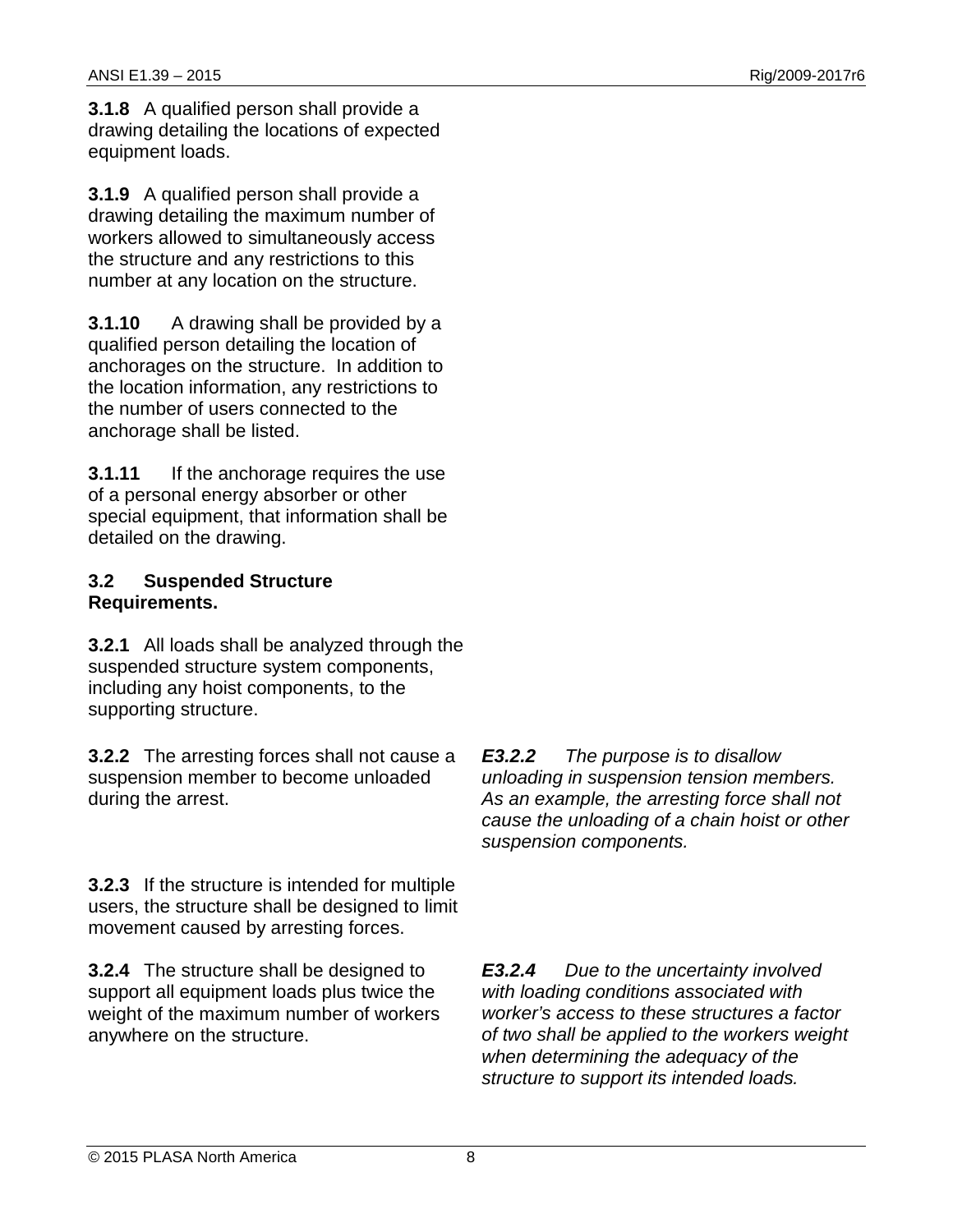# <span id="page-21-0"></span>**3.3 Supported Structure Requirements.**

**3.3.1** All loads shall be analyzed through the supported structure system components.

**3.3.2** Access to a supported structure via climbing the support towers shall require the use of PFAS.

**3.3.3** The structure shall be designed to support all equipment loads plus twice the weight of the maximum number of workers anywhere on the structure.

# <span id="page-21-1"></span>**3.4 Supported Scaffold Structure Requirements.**

**3.4.1** When planning the construction of scaffolding, provision for the use of a PFAS during construction should be made if workers will be more than 3.05 m (10 ft) above a lower surface. The decision of whether or not to use PFAS shall be made by the designated person who is assigned by the scaffold construction entity.

**3.4.2** Scaffolds shall be constructed in accordance with the design of a qualified person. Scaffolds shall have a minimum strength sufficient to support the scaffold selfweight plus four times the maximum intended live load.

*E3.3.1 This would include hoist components in the event hoists are used to lift the structure and remain in place under load.*

*E3.3.2 Standard support towers do not meet the requirements for fixed ladders. See CFR 1910.27*

*E3.3.3 Due to the uncertainty involved with loading conditions associated with workers access to these structures a factor of two shall be applied to the workers weight when determining the adequacy of the structure to support its intended loads.*

*E3.4.1 The general rule is that if there is an unprotected edge more than 1.83 m (6 ft) [OSHA 1926.501(b)(1)] above a lower surface a worker must be protected, although, while working on scaffolding this height can be increased to 3.05 m (10 ft) [OSHA 1926.451(g)(1)].*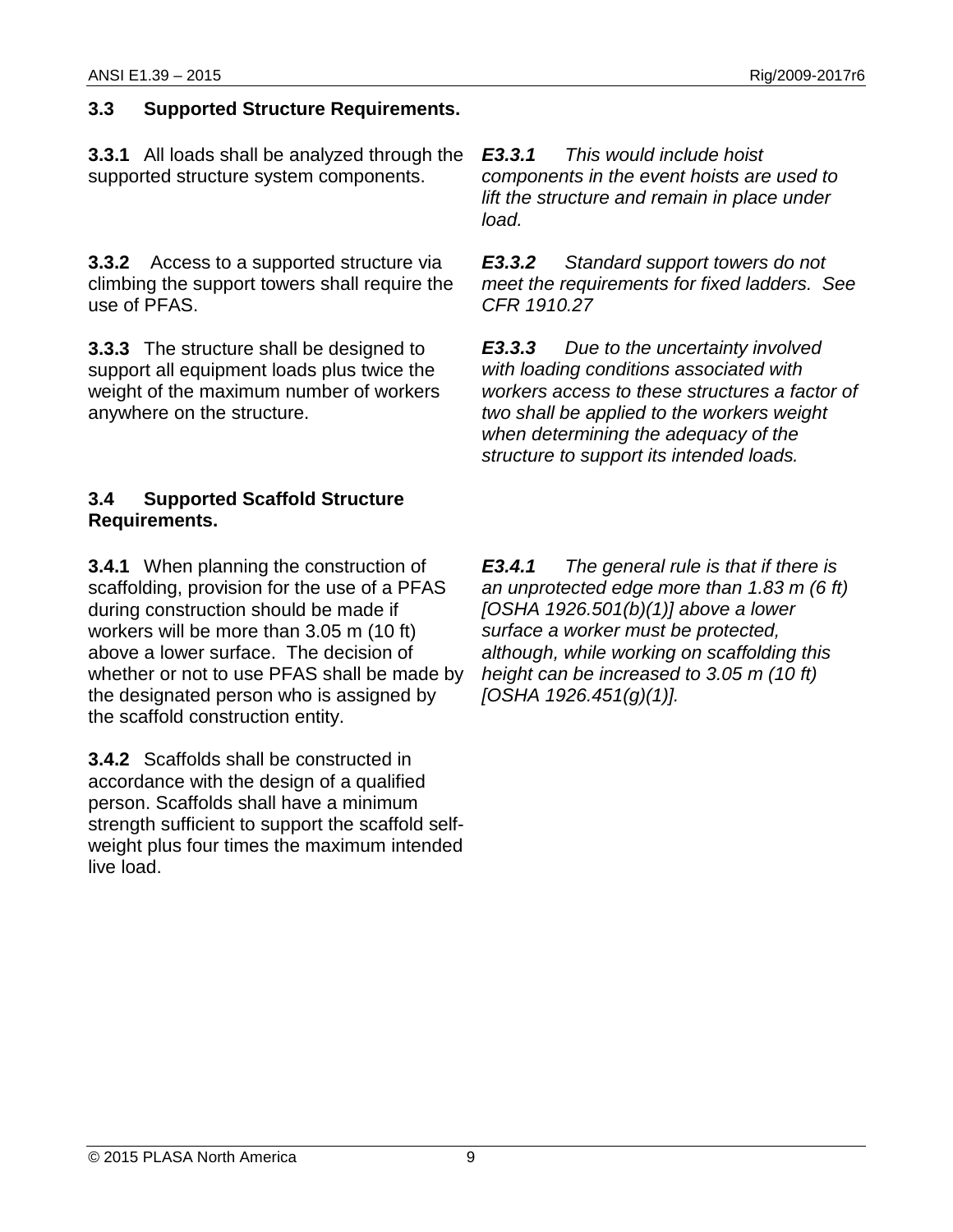# <span id="page-22-0"></span>**4. PFAS REQUIREMENTS**

# <span id="page-22-1"></span>**4.1 General.**

**4.1.1** All PFAS systems, subsystems and components shall meet the requirements of existing ANSI fall protection standards at the time of manufacture. When there is a conflict between standards, the more stringent requirement shall be met.

**4.1.2** The PFAS shall protect the user at all times, including when the user is in motion and when transferring from one system to another at height.

**4.1.3** The PFAS shall protect the user from striking the floor or other objects in the potential fall path.

**4.1.4** When calculating the total arrest distance, any deflection in the structure that would cause an increase in arrest distance shall be included.

**4.1.5** The PFAS shall be designed to limit the maximum arrest force (MAF) to 4.0 kN (900 lb) or less when connected to a portable structure.

**4.1.6** A PFAS incorporating an energy absorber shall limit the MAF to 4.0 kN (900 lb) or less and limit the deceleration distance to 1.07 m (42 in).

# <span id="page-22-2"></span>**4.2 Anchorage Requirements.**

The minimum anchorage ultimate strength shall be 22.2 kN (5,000 lb) per person attached, unless it is certified by a qualified person with a design factor of at least 2:1.

STANDARD REQUIREMENTS EXPLANATORY INFORMATION (Not requirements of E1.39)

#### *E4.1.1 In addition to a PFAS, circumstances may require users to wear other forms of personal protective equipment (PPE) such as hand protection, head protection, eye protection, etc.*

*E4.1.3 In many cases a PFAS incorporating a horizontal lifeline (HLL) will not provide adequate protection since most require more than 6.10 m (20.0 ft) of headroom to arrest a fall.*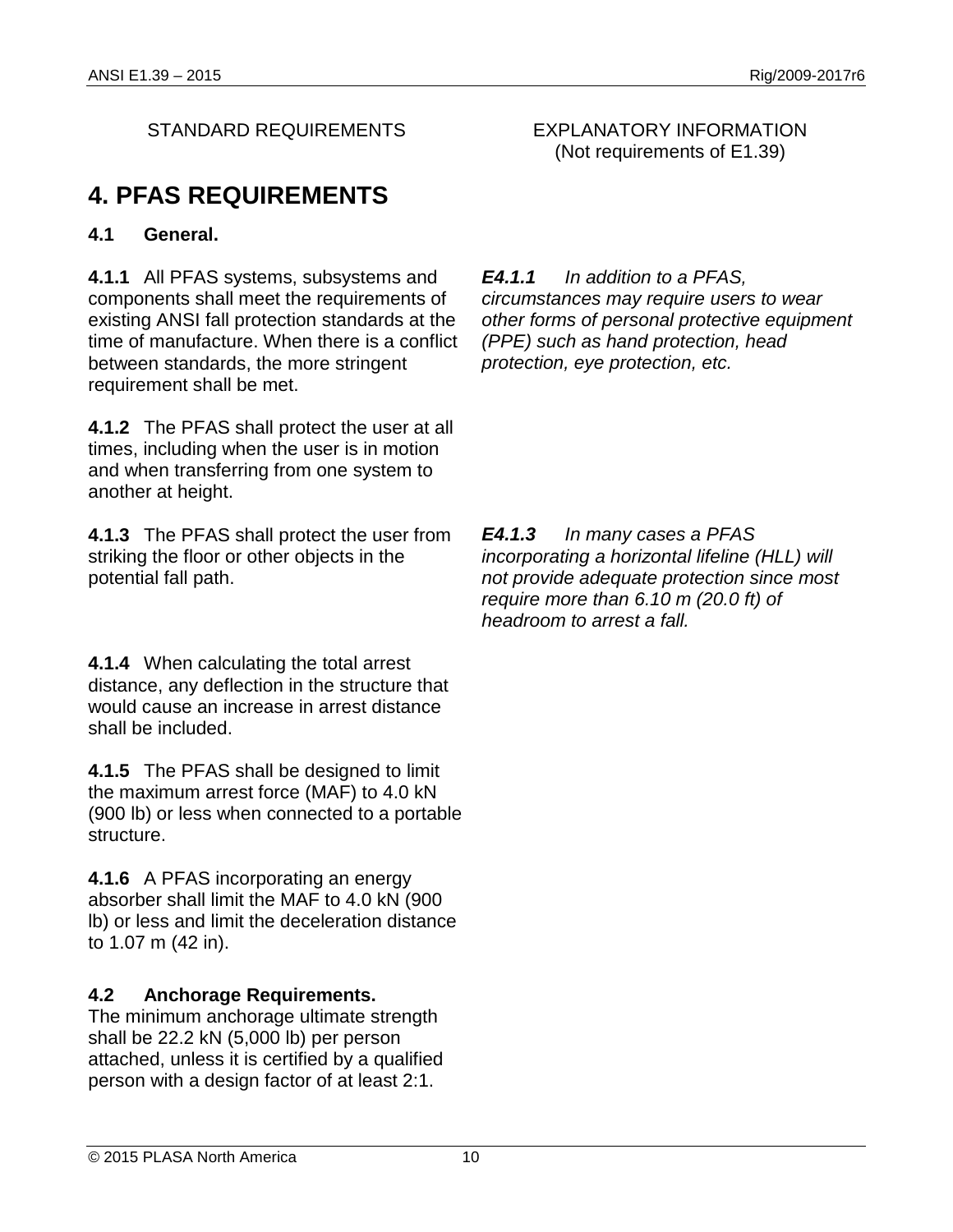# <span id="page-23-0"></span>**4.3 Horizontal Lifeline (HLL) Requirements.**

Where the action of a HLL during the arrest of a fall could cause another worker to fall, the number of users in the affected span shall be limited to one.

# <span id="page-23-1"></span>**4.4 Lanyard Requirements.**

All lanyards shall be equipped with energy absorbers unless the PFAS limits the free fall to less than 30cm (12 in).

# <span id="page-23-2"></span>**4.5 Rescue Requirements.**

**4.5.1** When provisions for PFAS are provided on a portable structure, the employer shall provide a written rescue plan.

**4.5.2** The rescue plan shall include provisions for rescue during erection or dismantling of the portable structure if these activities require the use of PFAS.

**4.5.3** The rescue plan shall provide provisions for access to and retrieval of the fallen user.

**4.5.4** The rescue plan shall include methods of rescue, designated rescue personnel, type and location of equipment available for rescue efforts, and effective means to summon rescue personnel.

**4.5.5** If the rescue plan is dependent on a designated on-site rescue team, members of the rescue team shall not be engaged in work requiring the use of PFAS, unless after a fall there will be an adequate number of rescuers available to successfully complete the rescue.

*E4.5.4 Prior coordination with emergency personnel would be mandatory to use 911 as the method of retrieval of a fallen user.*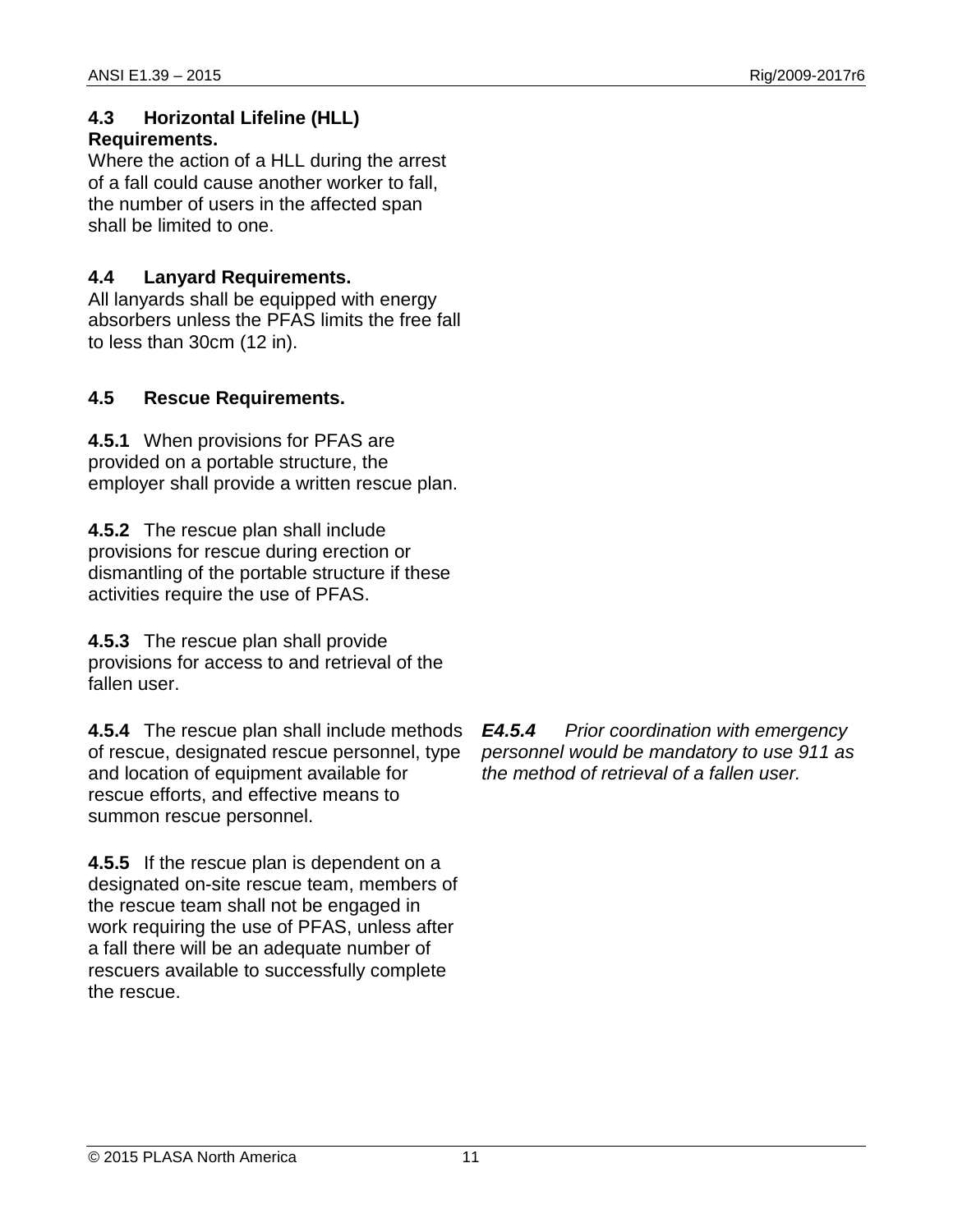# <span id="page-24-0"></span>**5. DOCUMENTATION**

### <span id="page-24-1"></span>**5.1 General.**

All documentation shall be provided in writing and shall be available at the work site.

## <span id="page-24-2"></span>**5.2 Hazard Analysis.**

Prior to selection and installation of PFAS, a Hazard Analysis shall be provided in writing by a competent person and shall identify existing and predictable hazards on the work site.

## <span id="page-24-3"></span>**5.3 Rescue Plan.**

The rescue plan shall comply with the provisions of section 4.5

# <span id="page-24-4"></span>**5.4 HLL Limitation.**

Where an HLL is used as part of a PFAS, there shall be documentation on site that specifies the following; (a) the minimum anchorage strength requirements, (b) the maximum number of simultaneous users, and (c) the minimum headroom required at the maximum length allowed by the system.

# <span id="page-24-5"></span>**5.5 User Instructions.**

When PFAS requires a design by a qualified person, user instructions shall be provided in writing.

# <span id="page-24-6"></span>**5.6 Certified Anchorage Points.**

The location and capacity of certified anchorage points shall be available to all users.

STANDARD REQUIREMENTS EXPLANATORY INFORMATION (Not requirements of E1.39)

> *E5.2 See ANSI Z359.1-2007, section 7.1 for examples of hazards.*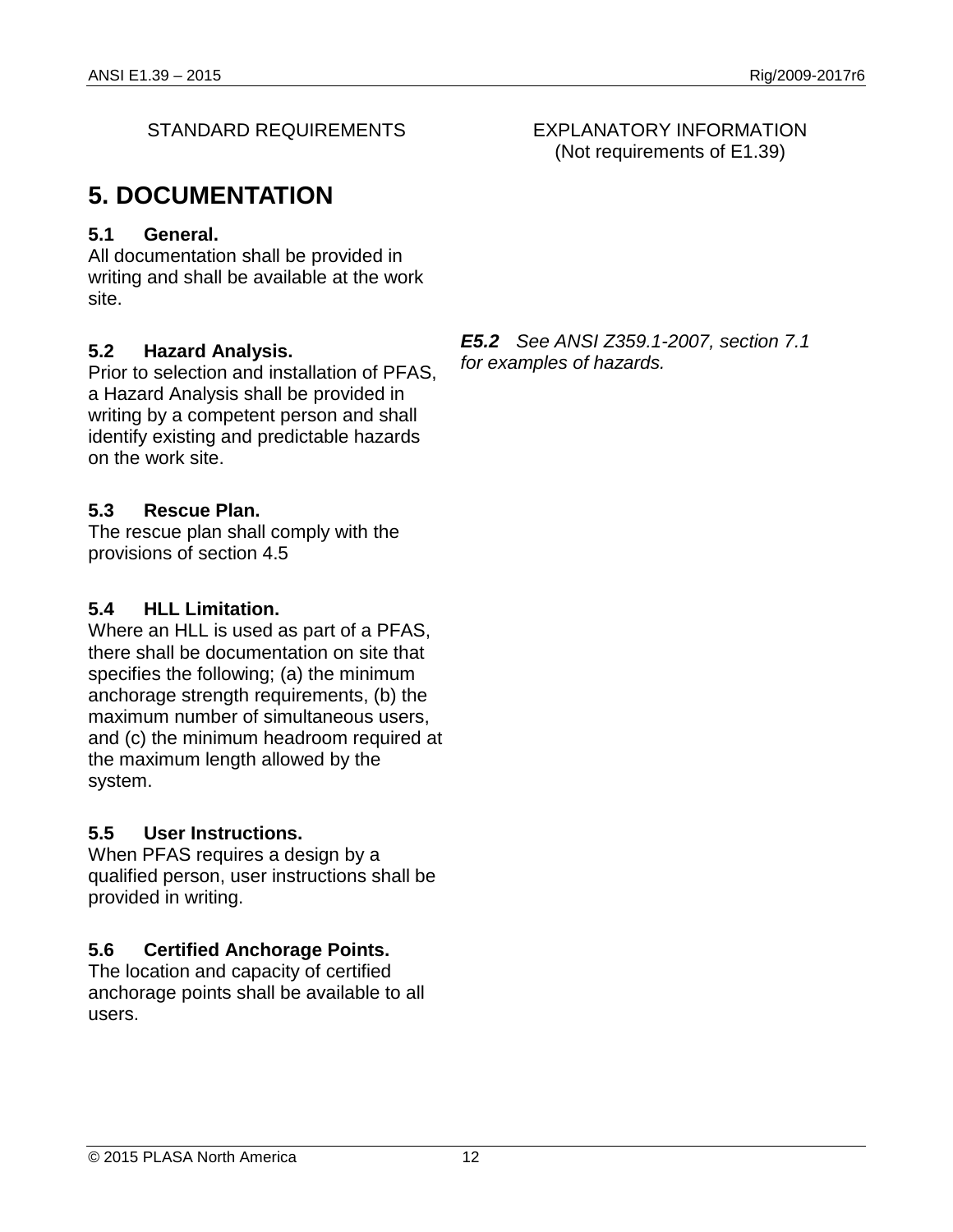STANDARD REQUIREMENTS EXPLANATORY INFORMATION (Not requirements of E1.39)

# <span id="page-25-0"></span>**6. PFAS EQUIPMENT SELECTION, INSTALLATION, AND USE**

# <span id="page-25-1"></span>**6.1 General.**

**6.1.1** All components of a PFAS from the anchorage connector through the full body harness shall meet the requirements of existing ANSI fall protection standards at the time of manufacture.

**6.1.2** Where PFAS anchorages are used on portable structures being suspended by hoists, each hoist shall have a rated capacity of at least 8.90kN (2,000lb) or when the hoists are used in a fashion that doubles the capacity, the hoist shall have a rated capacity of at least 4.45kN (1,000lb).

**6.1.2.1** In addition to the minimum capacity requirement, no suspension hoist shall be loaded to greater than fifty percent (50%) of its rated capacity while anchorages are being used as part of a PFAS.

**6.1.3** All components of a PFAS subjected to an arresting force shall be immediately removed from service and inspected by a competent person prior to any further use. Should any component be found defective during this inspection, it shall be removed from service and replaced prior to further use of the system.

*E6.1.3 As a general rule all portions of a PFAS, with the exception of retractable lifelines, are to be permanently removed from service after being subjected to an arrest force.*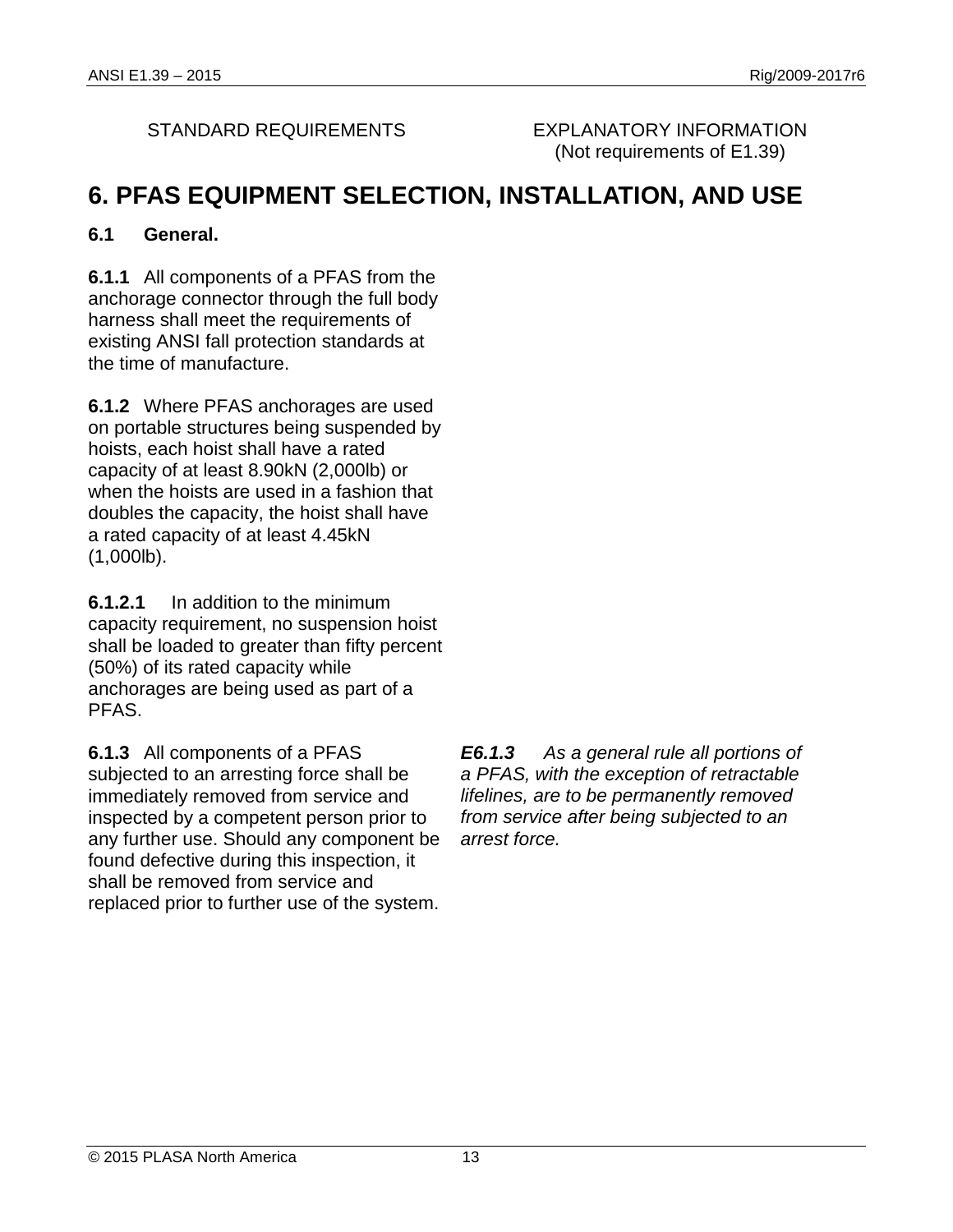**6.1.4** Knots shall only be allowed in a PFAS if the knot is an integral portion of a manufactured product that otherwise meets the requirements of existing fall protection standards. In addition, the knot shall be made permanent through the use of stitching or other methods that prevent the knot from loosening or coming untied.

**6.1.5** PFAS equipment shall be installed so that it is protected from coming into contact with hazardous objects or event conditions.

**6.1.6** PFAS shall be installed and used in a manner that will stop the user from striking a lower structure during a fall.

**6.1.7** All users shall be authorized persons prior to connecting to or otherwise making use of a PFAS.

**6.1.8** All designated rescue team members shall be authorized rescuers.

**6.1.9** The designated rescue team leader shall be a competent person in rescue techniques

# <span id="page-26-0"></span>**6.2 Anchorage.**

**6.2.1** Where feasible, PFAS users working on portable structures should select anchorages located on separate permanent structures, unless certified anchorages are located on the portable structure on which the user is working.

*E6.1.5 See ANSI Z359.1-2007, section 7.1 for examples of hazards. Event conditions include but are not limited to: Pyrotechnic effects, flame projection, lighting fixtures, and CO2 foggers.* 

*E6.1.6 Care should be taken in the selection of PFAS components to minimize the hazards associated with striking objects attached to the working surface during the arrest of a fall.*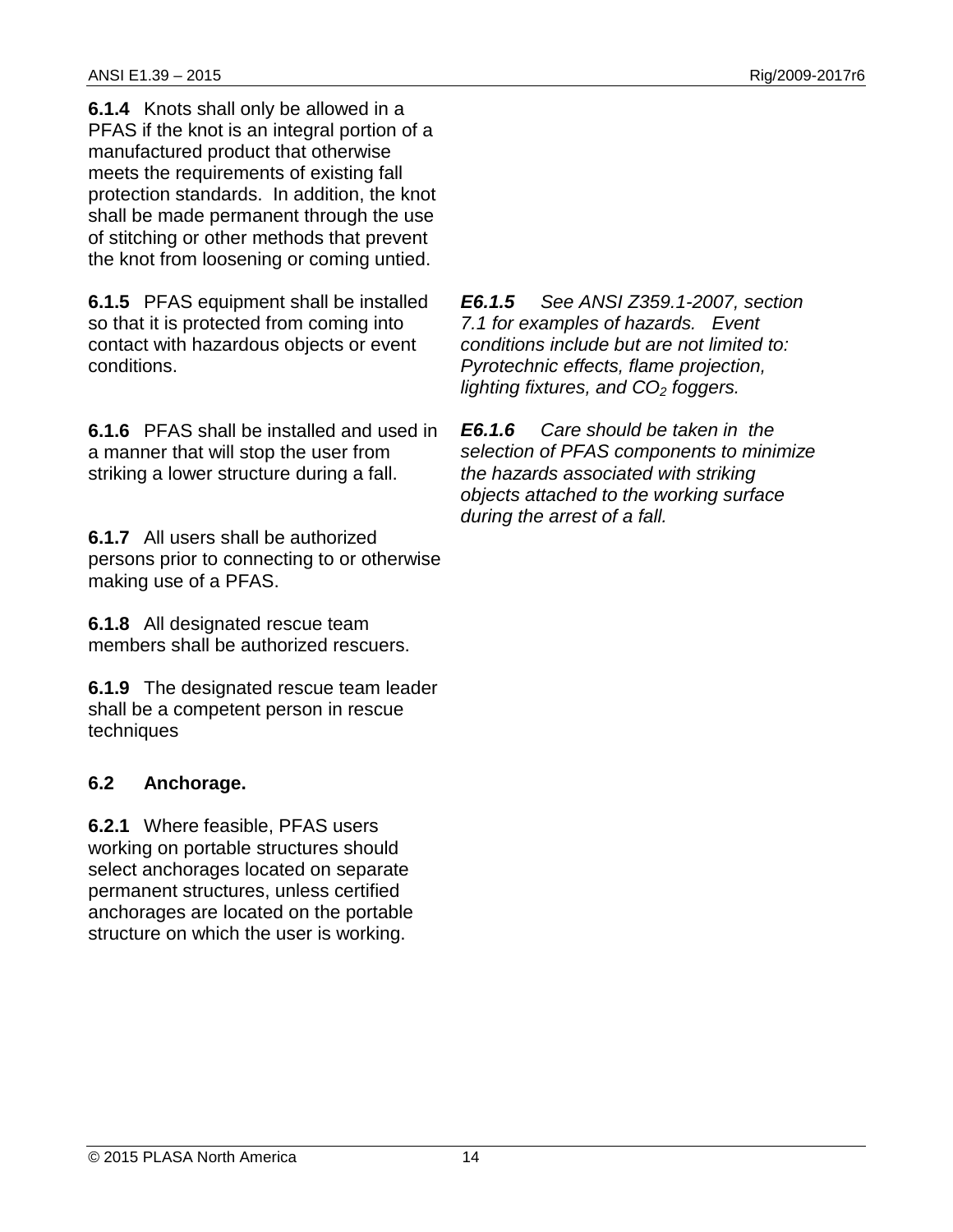**6.2.2** Where certified anchorages are unavailable on portable structures, the employer shall have a qualified person make the determination of whether it is feasible to use the structure as an anchorage. In addition, the competent person shall train the users in the appropriate use and location of the anchorages.

*E6.2.2 The most common anchorage location for HLLs on suspended portable structures, as noted by this task group, is the horizontal (spreader). Preliminary industry testing indicates that the 51 mm, (2 in), O.D., 3.2 mm (.125 in) wall thickness, horizontal spreaders on 521 mm and 762 mm (20.5 and 30 inch), wide trussing conforming to the requirements of ANSI E1.2 may meet the22.2 kN (5,000 lb), strength required of a non-certified anchorage. However, the arresting force imposed on the spreader also affects the structural integrity of the structure as a whole. It is imperative that a determination be made that the addition of the arresting forces to the structure will not cause a structural failure considering any existing loads on the structure prior to the arresting force being applied.*

**6.2.3** Prior to attaching to a certified anchorage, the user shall be informed of the maximum number of simultaneous attachments for which the anchorage was designed.

**6.2.4** Anchorage connections shall be stabilized to limit movement. See Figure 01.

# <span id="page-27-0"></span>**6.3 Connector.**

**6.3.1** Connectors shall be selected and used in a fashion that will minimize the potential for rollout to occur. The size of the connector and the device to which it is connected shall be such that the connector gate cannot be forced open by contact with the device during an arrest.

**6.3.2** At the time of manufacture, connectors shall be individually proof tested to 16.0 kN (3,600 lb) and marked according to the requirements of the current ANSI Z359 or ANSI A10.32 standard.

*E6.3.1 Compliance with this section would eliminate snaphook to snaphook connections in most cases.*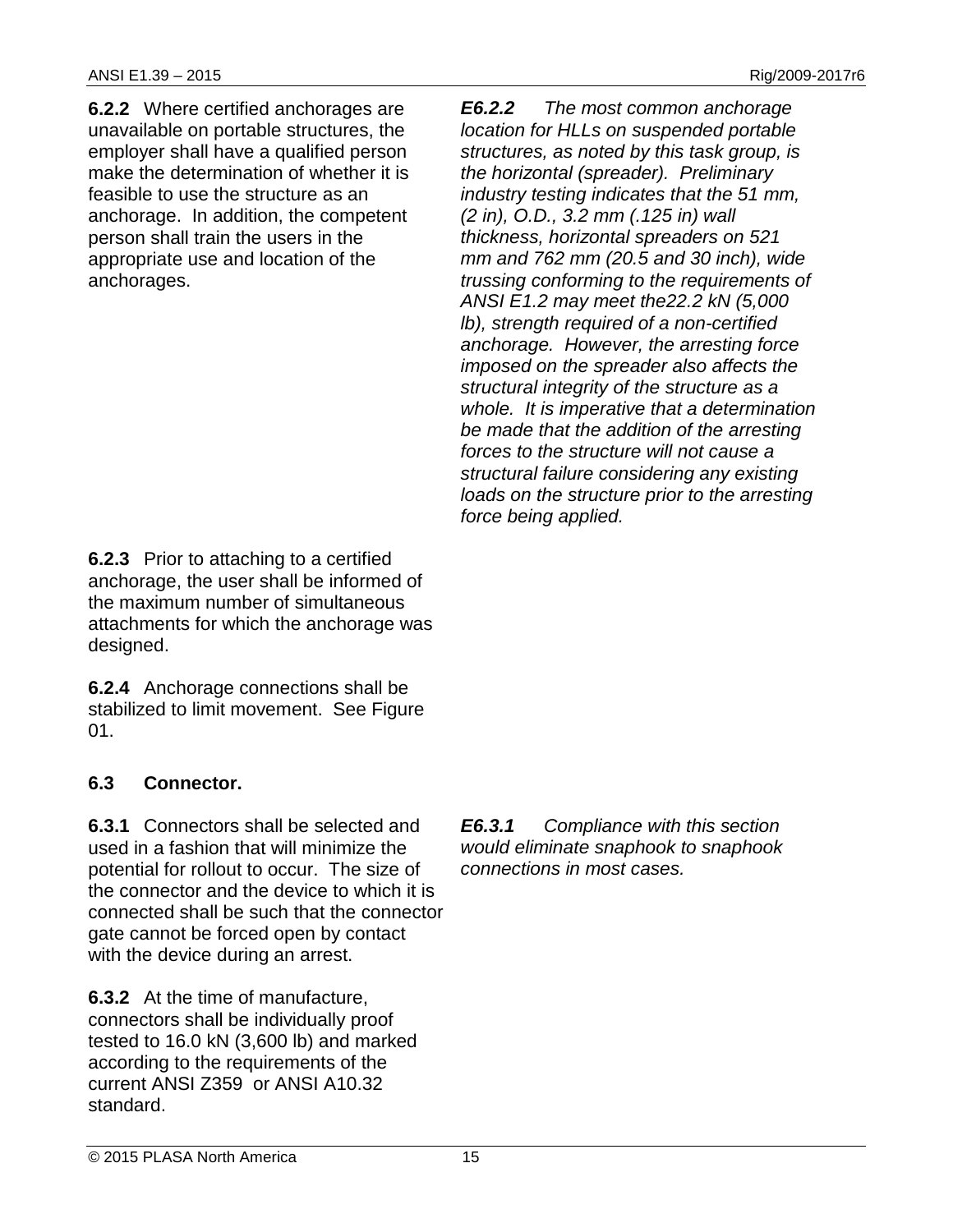**6.3.3** Connectors shall have a minimum breaking strength of 22.2 kN (5,000 lb).

**6.3.4** Only connectors specifically designed to be used in a choker configuration shall be used in that fashion.

**6.3.5** Connectors shall be properly matched to the PFAS system.

# <span id="page-28-0"></span>**6.4 Harness.**

All harnesses shall comply with section 6.1 where applicable.

# <span id="page-28-1"></span>**6.5 Horizontal Lifeline.**

**6.5.1** Where HLLs are used on portable structures the lanyard length shall be such that the maximum free fall distance (FFD) permitted by the system is 1.83 m (6 ft). When a FFD of greater than 1.83 m (6 ft) would result, a shorter lanyard shall be used.

**6.5.2** Where self-retracting lanyards (SRL) are used in conjunction with HLLs, the HLL shall be positioned such that the D-ring on the user's harness remains below the HLL.

**6.5.3** An HLL anchored to a portable structure shall be designed to require a minimum 22.2 kN (5,000 lb) strength anchorage.

**6.5.4** Where an HLL is connected to a portable structure, suspension component or hoist, all anchorage points shall be braced to limit horizontal movement due to a fall arrest force acting on the end or intermediate anchorage.

*E6.5.1 Though 1.83m (6 ft) lanyards are very common, they may not be appropriate for this use since a free fall of greater than 1.83m (6 ft) will occur when the user's harness D-ring is above the height of the horizontal lifeline.*

*E6.5.2 Where feasible, strong consideration should be given to using a SRL in conjunction with a HLL as the FFD will be minimized when compared to using standard lanyards.*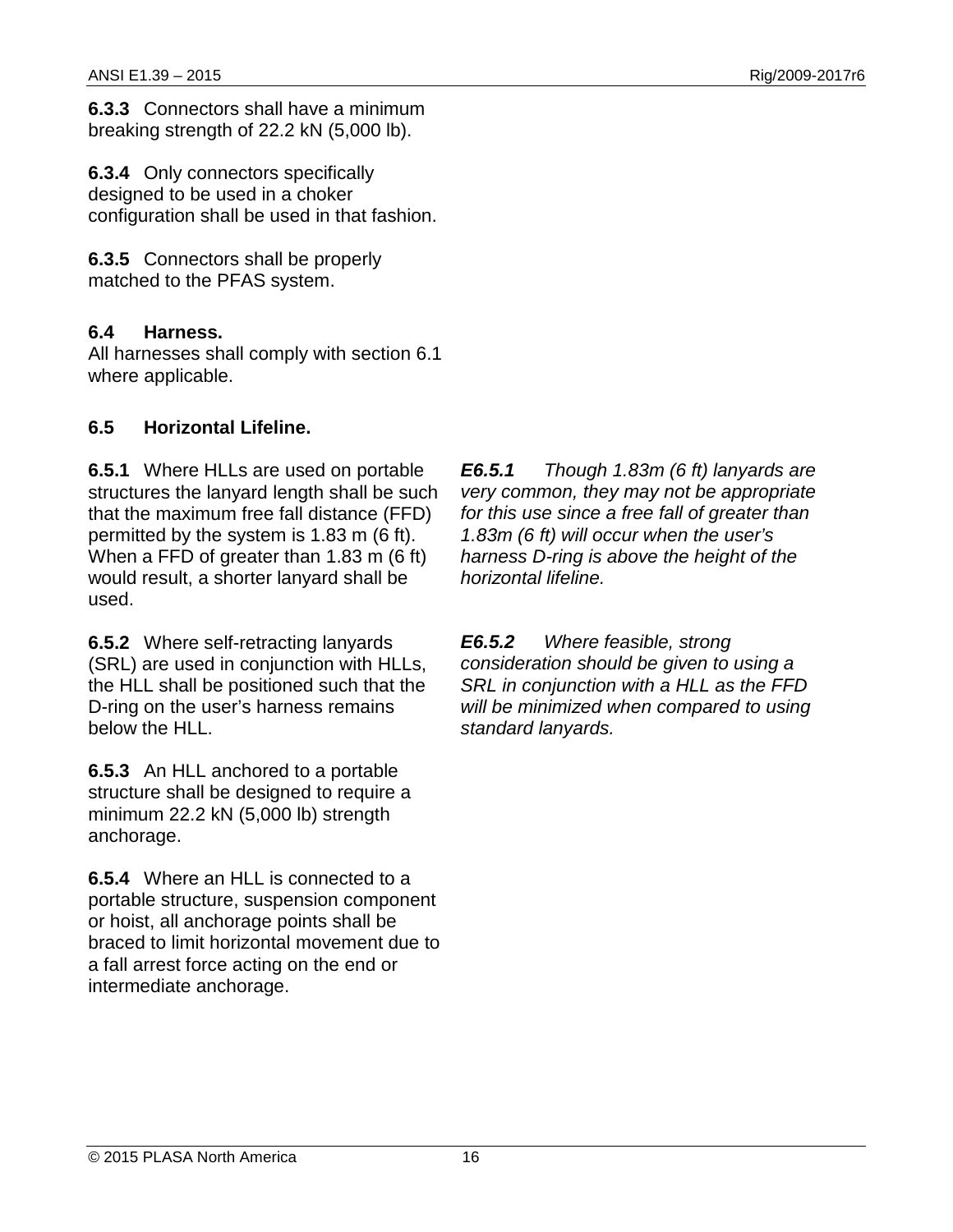**6.5.4.1** Where an HLL is connected between the hoist and roundslings, the angle of the bracing shall be 45 degrees or less from horizontal. (See Figure 01)

*E6.5.4.1 Although, to stabilize the anchorage, a small angle is desirable, it also increases the force on the slings and the structure. For this reason, angles of less than 30 degrees should be avoided.*

# <span id="page-29-0"></span>**6.6 Lanyard.**

**6.6.1** Prior to using an HLL/lanyard combination that could result in a FFD of greater than 1.83m (6 ft), the user shall be instructed on how to use the combination in a fashion to prevent a FFD of greater than 1.83m (6 ft). This instruction shall be both verbal and written.

**6.6.2** The snaphook on a lanyard shall not be connected to the snaphook on an SRL.

*E6.6.2 Generally snaphook to snaphook connections are incompatible. In addition, connecting a lanyard to an SRL can introduce increased FFD for which the SRL is not designed.*

## <span id="page-29-1"></span>**6.7 Self-Retracting Lanyard.**

**6.7.1** SRLs shall be mounted at a height such that it is impossible for the lifeline to reach full retraction with the user working at the highest work level.

*E6.7.1 Where headroom allows, the device should be suspended at least 3.05 m (10 ft) above the highest working surface on which the user could be standing while being connected to the SRL.*

**6.7.2** An SRL anchored to a portable structure shall require a minimum 22.2 kN (5,000 lb) strength anchorage.

# <span id="page-29-2"></span>**6.8 User Owned Equipment.**

**6.8.1** User-owned harnesses, lanyards, and connectors are permitted, if approved for use by an employer designated competent person at the work site. However, the controlling employer has the right to refuse to allow the use of userowned equipment.

*E6.8.1 It is important for a competent person to evaluate the user-owned equipment in relation to its compatibility with the rest of the PFAS to which it is being attached.*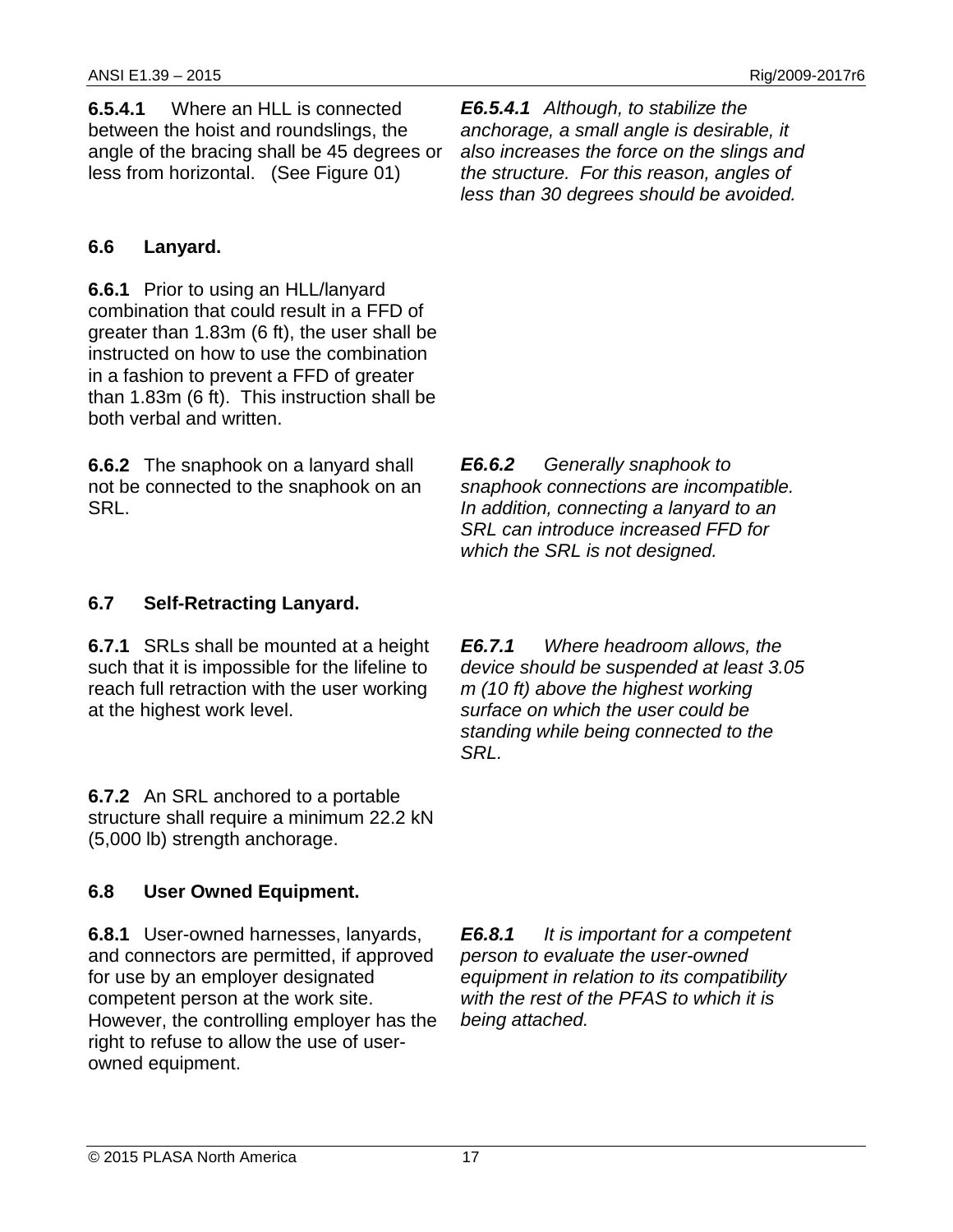**6.8.2** User-owned equipment shall comply with the inspection requirements listed in *Section 8*.

# <span id="page-30-0"></span>**6.9 Vertical Lifeline.**

**6.9.1** Only the specific lines approved by the fall arrester manufacturer shall be used as vertical lifelines (VLL).

*E6.9.1 This section does not preclude purchasing lifelines separately from fall arrest devices, however, it does require checking with the manufacturer or the literature provided with the device to insure that the line proposed for use is approved.*

**6.9.2** Prior to use, a competent person shall ensure an approved line is used in conjunction with the fall arrest device.

**6.9.3** If a lanyard is used to connect the harness to the fall arrest device, the maximum lanyard length shall be 0.91m (3 ft).

**6.9.4** A VLL anchored to a portable structure shall require a minimum 22.2 kN (5,000 lb) strength anchorage.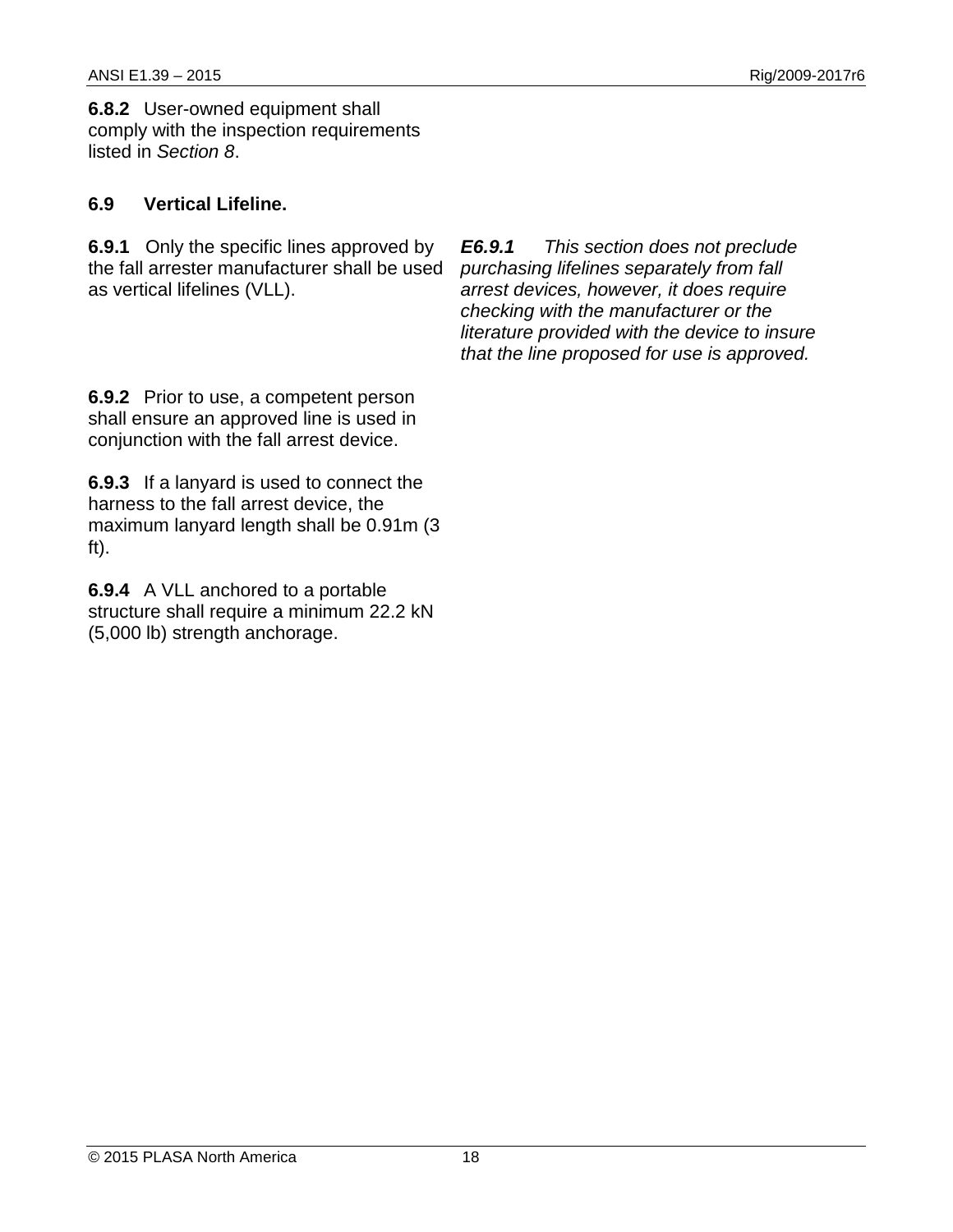# <span id="page-31-0"></span>**7. TRAINING**

# <span id="page-31-1"></span>**7.1 PFAS Users.**

Users shall be trained in the proper use, inspection, and limitations of the particular system, subsystems, and components to which they are attaching. This training shall take place prior to using the PFAS.

# <span id="page-31-2"></span>**7.2 Rescuers.**

Authorized rescuers shall be trained in the proper use of available rescue equipment and shall also be trained in the effective retrieval of a fallen user without inflicting additional injuries to the fallen user.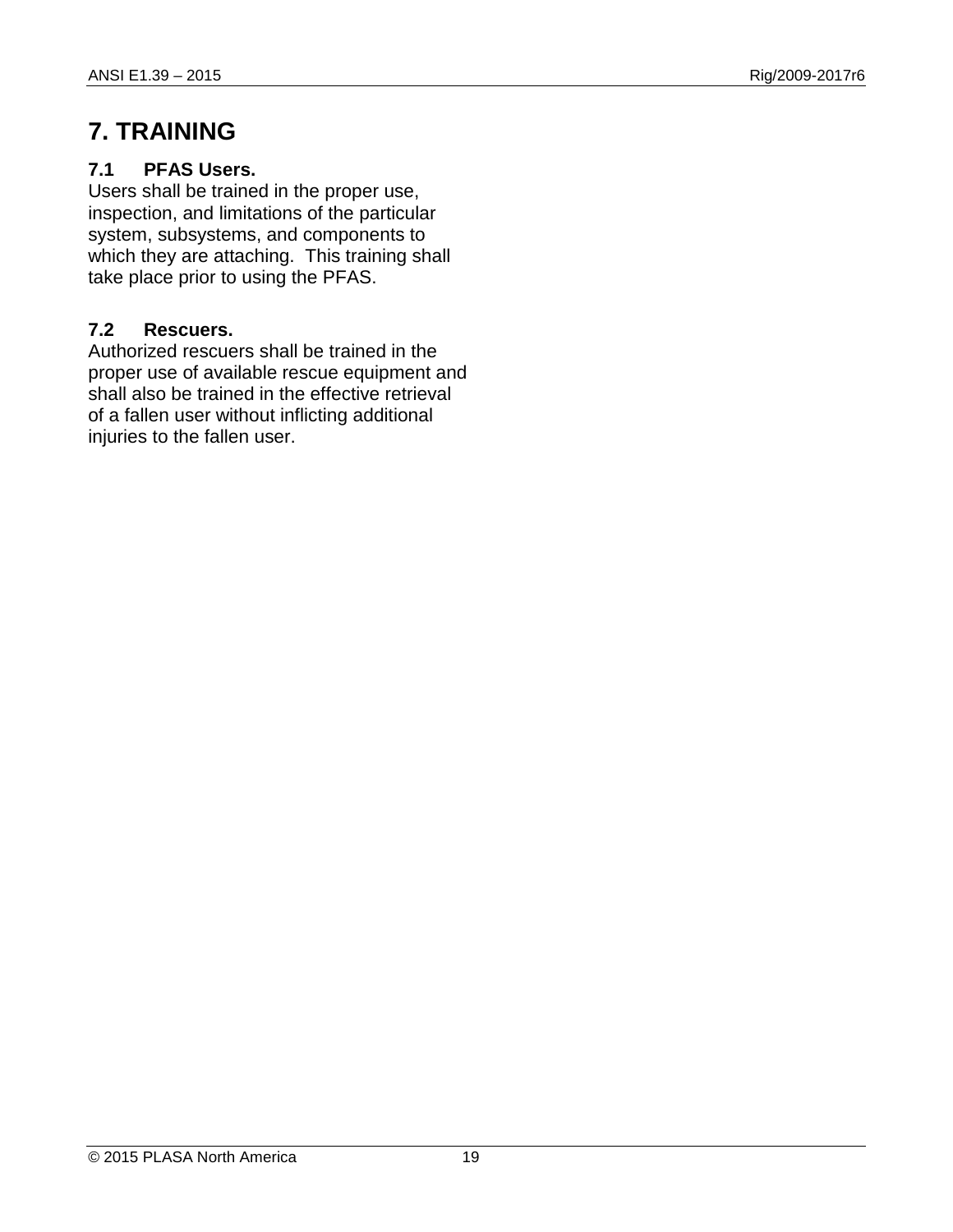# <span id="page-32-0"></span>**8. INSPECTIONS**

**8.1** Inspection procedures shall be performed by a competent person.

**8.2** Inspection procedures shall be performed on all fall protection equipment in use, or scheduled for use, including PFAS, portable structures and hoists.

**8.3** Inspected equipment found to be damaged or unsafe shall be removed from service immediately and clearly marked as damaged until repaired or destroyed.

**8.4** All repairs made to damaged PFAS equipment shall be performed by the manufacturer or a qualified manufacturer's representative.

**8.5** PFAS equipment shall be inspected by **E8.5** the user before each use.

**8.6** PFAS equipment shall be inspected by a competent person other than the user at least once a year, unless the manufacture requires more frequent inspection intervals.

**8.6.1** During the above inspection the competent person shall make the determination that the PFAS meets or exceeds the requirements of fall protection regulations in effect at the time of inspection. Any component not meeting current regulations shall be removed and replaced with a component that does meet current regulations.

STANDARD REQUIREMENTS EXPLANATORY INFORMATION (Not requirements of E1.39)

> *E8.2 While portable structures and hoists can be components of a fall protection system, their inspection and repair procedures may differ from those listed in this section. See ANSI E1.2-2013 for aluminum structures inspection guidelines.*

*E8.5 See ANSI Z359.1-2007, Section 6.1 for further details.*

*E8.6 See ANSI Z359.1-2007, Section 6.1 for further details.*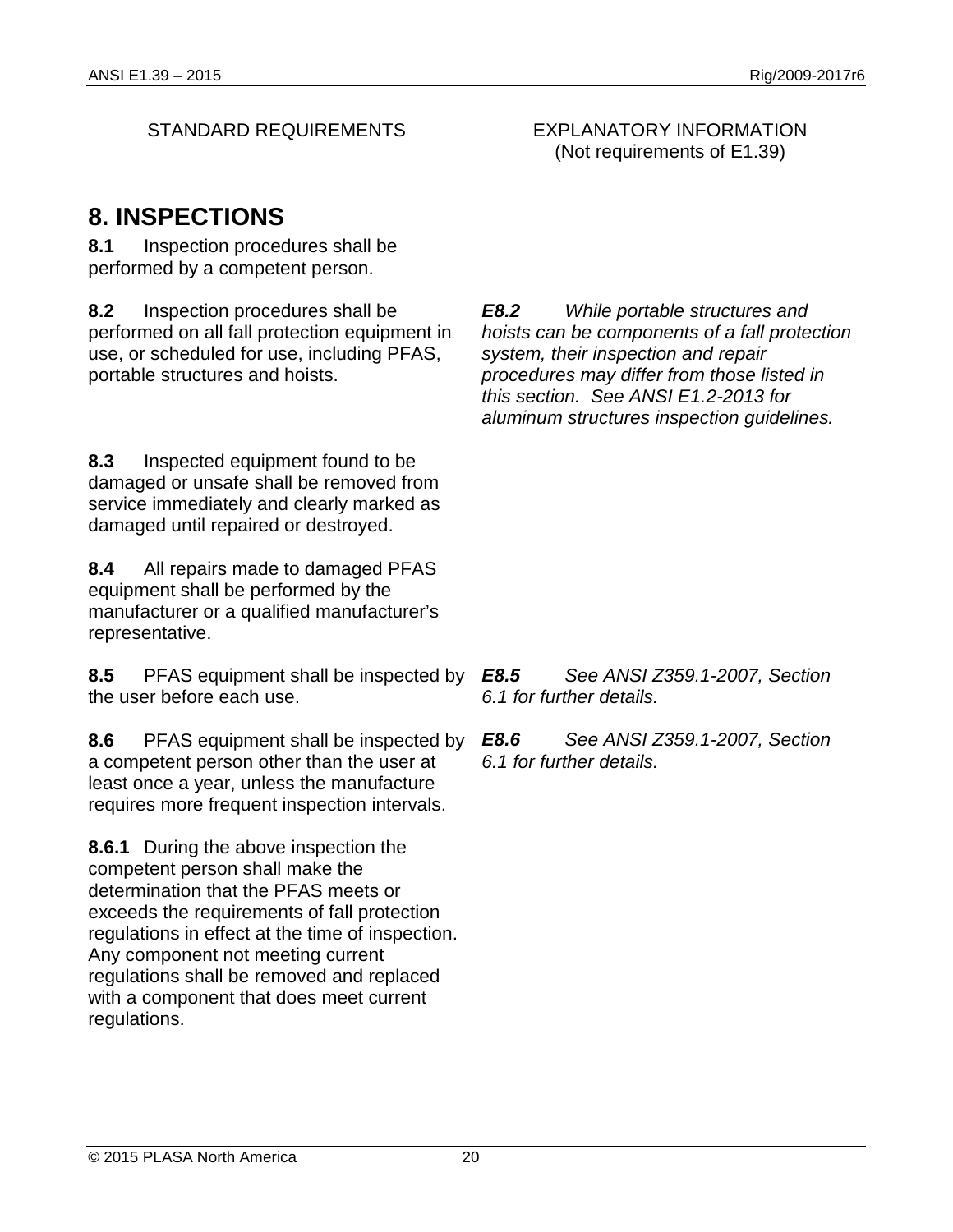**8.7** Equipment shall be removed from service if any of the following conditions are discovered during inspection:

- absent or illegible labels;
- absence of components causing an impairment of function, or otherwise reducing system safety or strength;
- defects in or damage to components causing an impairment of function, or otherwise reducing system safety or strength;
- alteration of components causing an impairment of function, or otherwise reducing system safety or strength;
- fading or discoloration of webbing material;
- evidence of wear on wear-mark indicators provided by the manufacturer at attachment points.

*E8.7 For further clarification see ANSI Z359.1-2007*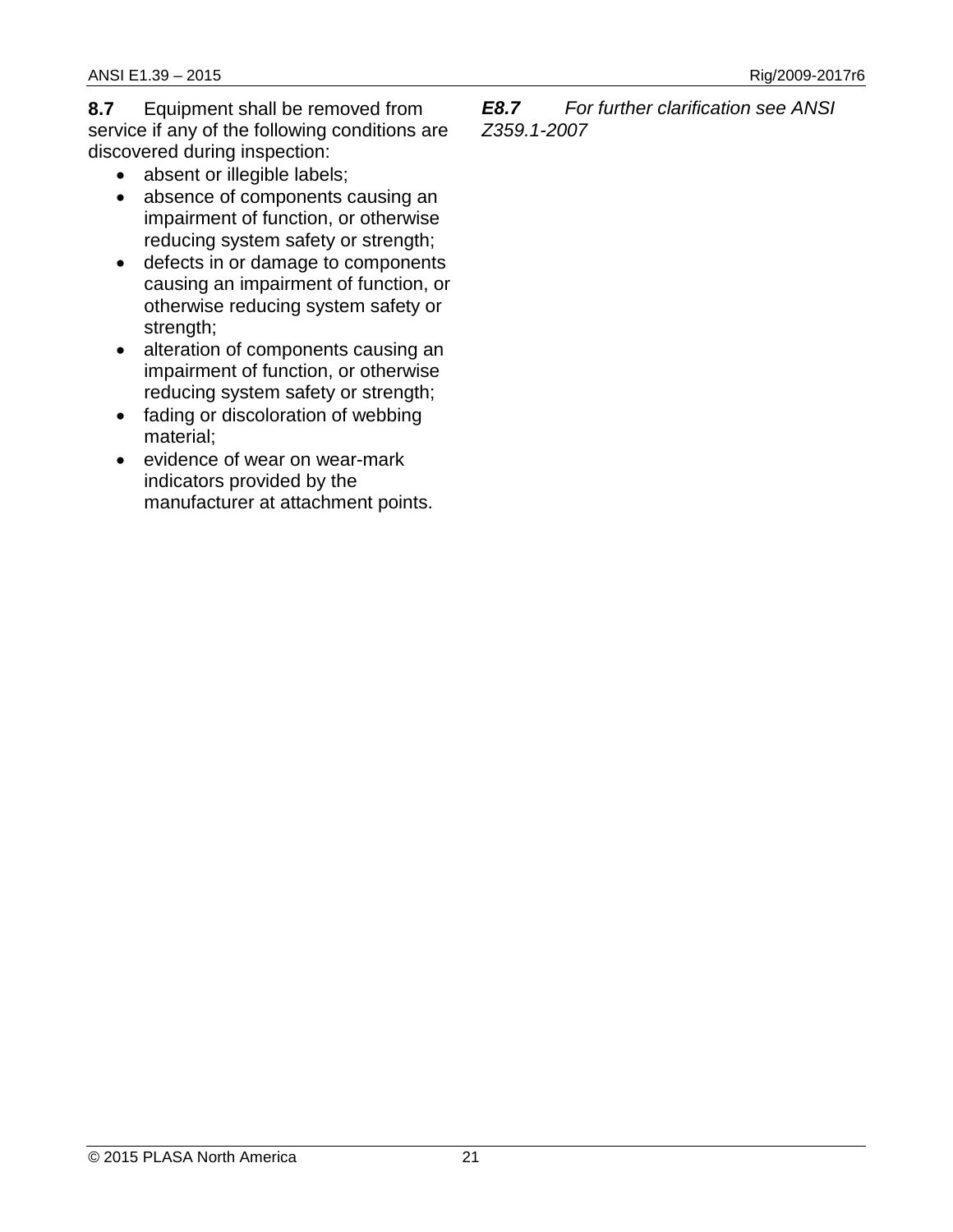# STANDARD REQUIREMENTS EXPLANATORY INFORMATION

(Not requirements of E1.39)

# <span id="page-34-0"></span>**9. STORAGE**

PFAS equipment shall be properly stored after each use in accordance with manufacturer's written instruction. Proper storage may include but is not limited to the following conditions:

- in the carrying bag provided with the harness or other durable carrying bag;
- away from sharp objects, tools or hardware that may cut or fray the materials;
- out of direct sunlight;
- away from solvents, acids, or corrosive substances;
- in a dry, dark place that is free of contaminants;
- away from extreme heat or extreme cold.

Prior to storage, any moist PFAS equipment shall be air dried.